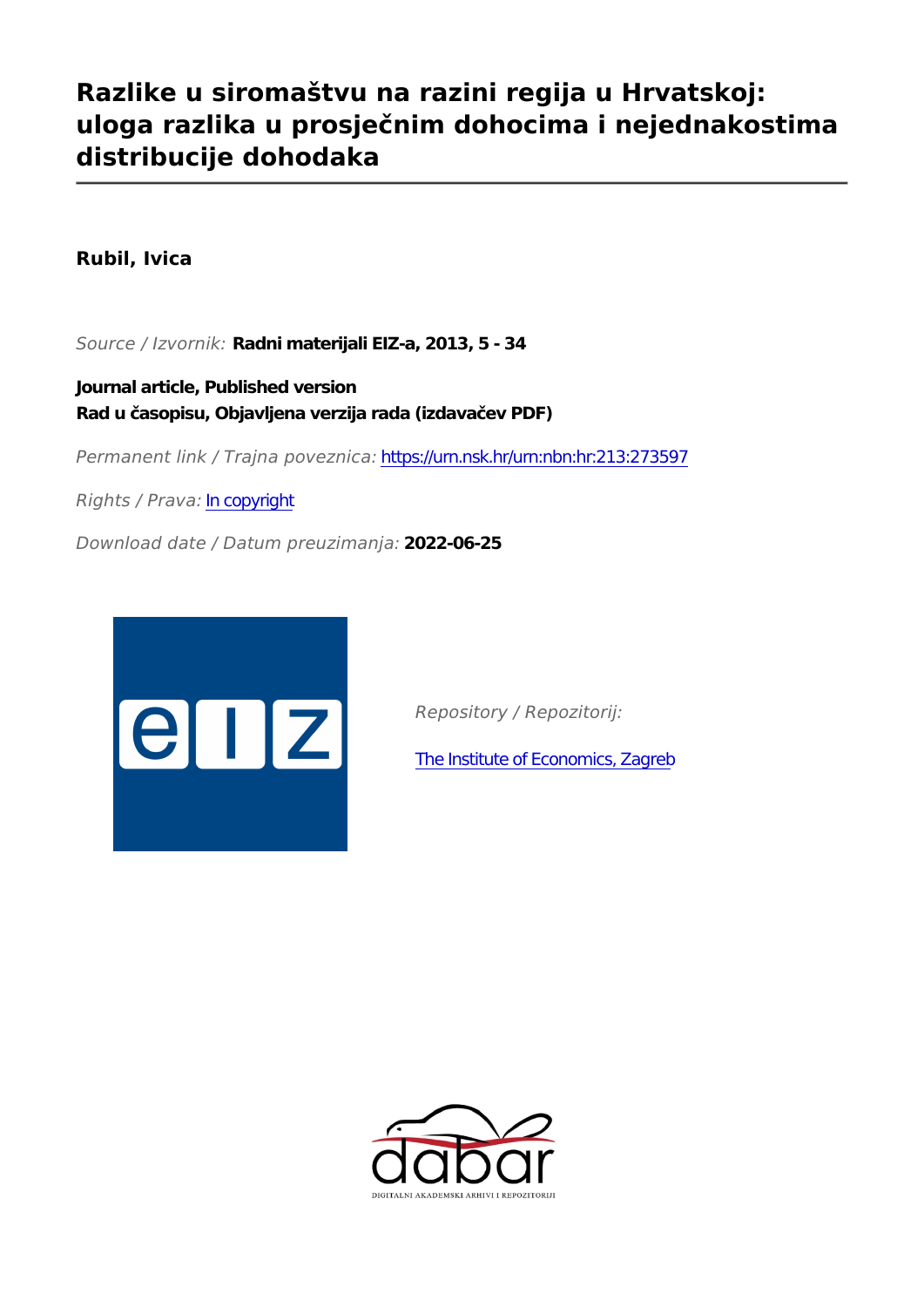**Ivica Rubil**

Accounting for Regional Poverty Differences in Croatia: Exploring the Role of Disparities in Average Income and Inequality

**Radni materijali EIZ-a EIZ Working Papers .**

Siječanj . January **2013** 



Br . No EIZ-WP-1301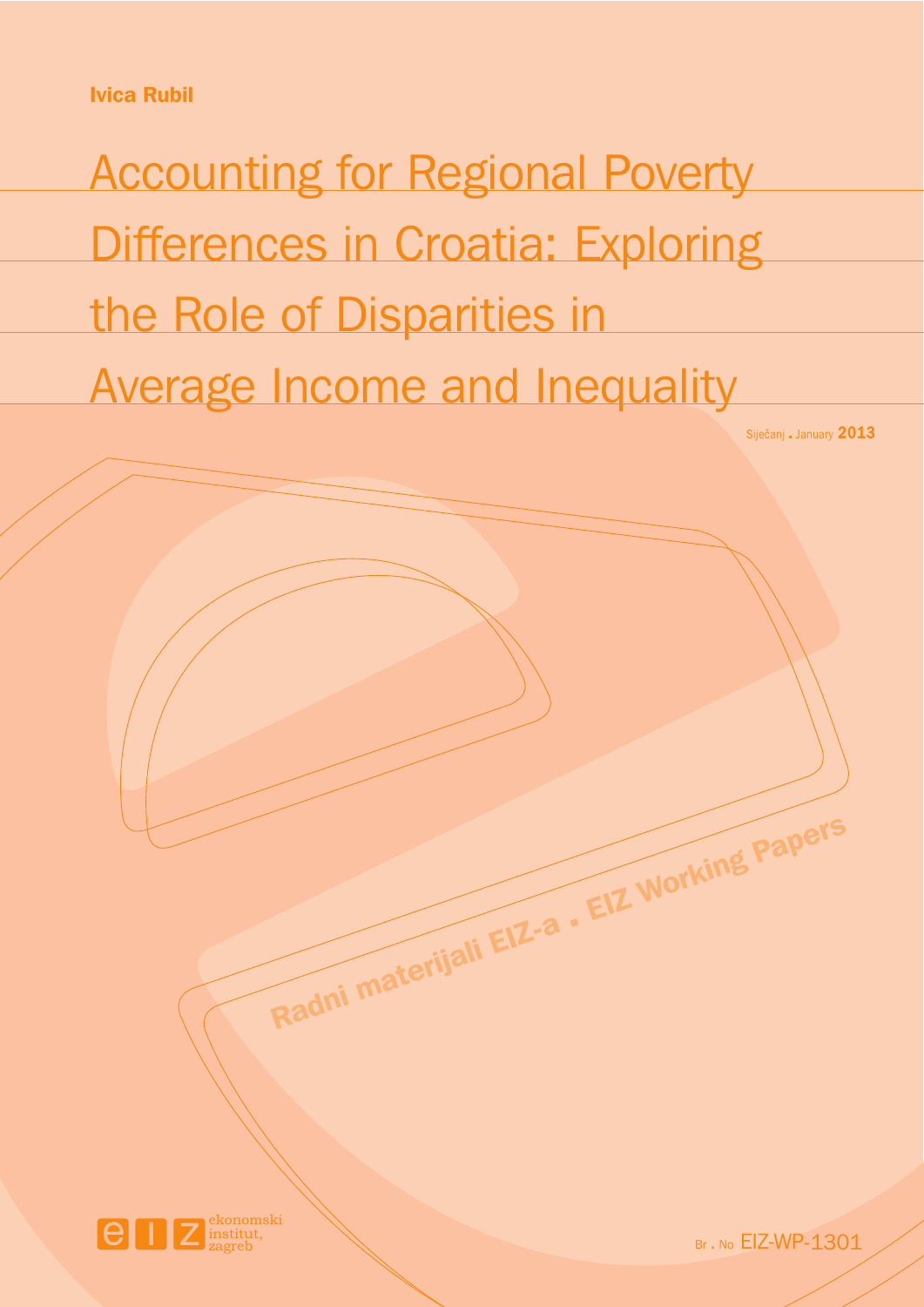Radni materijali EIZ-a EIZ Working Papers EIZ-WP-1301

Accounting for Regional Poverty Differences in Croatia: Exploring the Role of Disparities in Average Income and Inequality

#### **Ivica Rubil**

Research Assistant The Institute of Economics, Zagreb Trg J. F. Kennedyja 7 10000 Zagreb, Croatia T. 385 1 2362 200 F. 385 1 2335 165 E. irubil@eizg.hr

www.eizg.hr

Zagreb, January 2013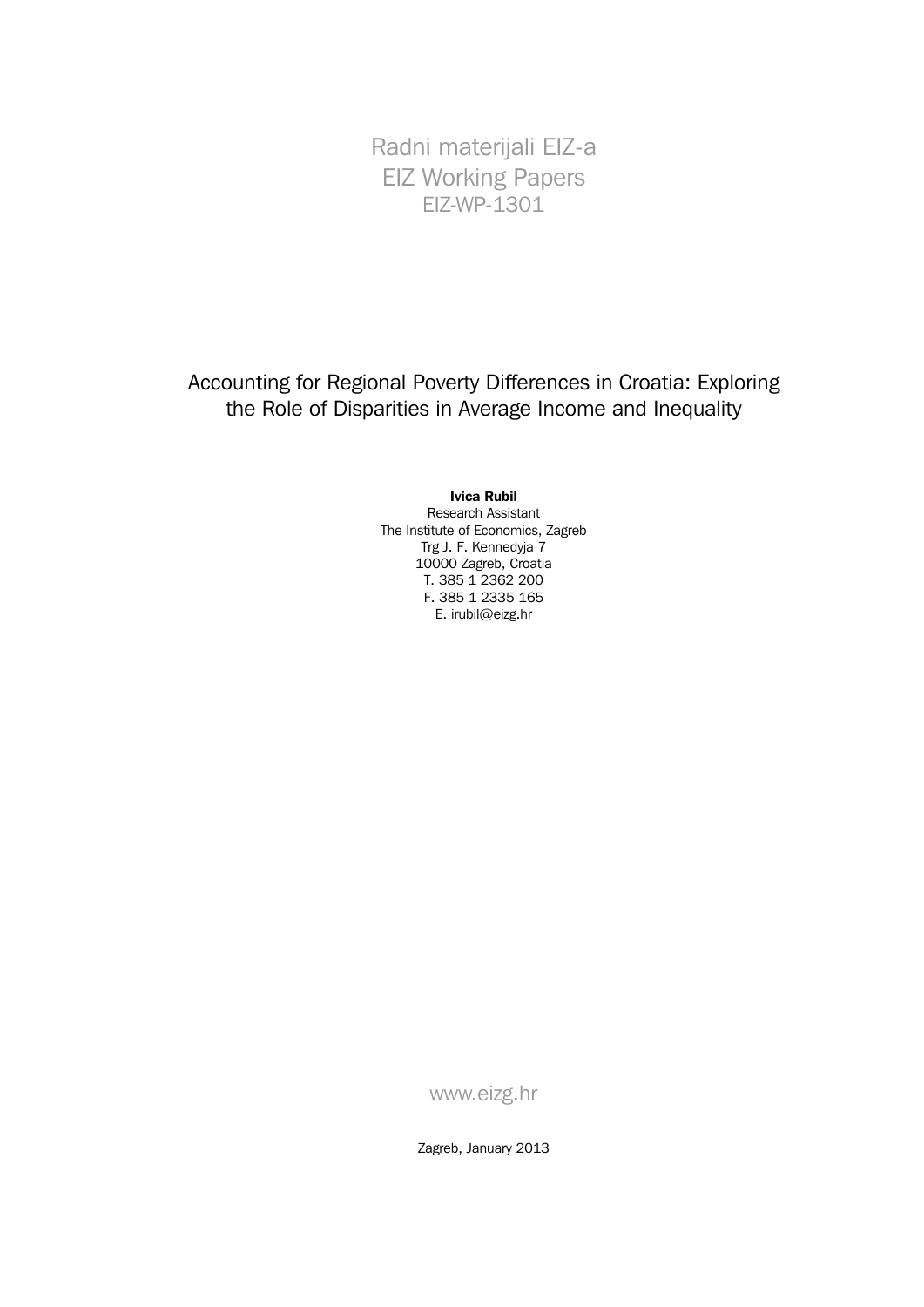#### **IZDAVAÈ / PUBLISHER:**

Ekonomski institut, Zagreb / The Institute of Economics, Zagreb Trg J. F. Kennedyja 7 10000 Zagreb Croatia T. 385 1 2362 200 F. 385 1 2335 165 E. eizagreb@eizg.hr www.eizg.hr

#### **ZA IZDAVAÈA / FOR THE PUBLISHER:**

Sandra Švaljek, ravnateljica / director

#### **GLAVNA UREDNICA / EDITOR:**

Željka Kordej-De Villa

#### **UREDNIŠTVO / EDITORIAL BOARD:**

Ivan-Damir Anić Valerija Botrić Edo Rajh Paul Stubbs

#### **IZVRŠNA UREDNICA / EXECUTIVE EDITOR:** Marijana Pasarić

#### **TEHNIÈKI UREDNIK / TECHNICAL EDITOR:** Vladimir Sukser

Tiskano u 80 primjeraka Printed in 80 copies

ISSN 1846-4238 e-ISSN 1847-7844

Stavovi izraženi u radovima u ovoj seriji publikacija stavovi su autora i nužno ne odražavaju stavove Ekonomskog instituta, Zagreb. Radovi se objavljuju s ciljem poticanja rasprave i kritičkih komentara kojima će se unaprijediti buduće verzije rada. Autor(i) u potpunosti zadržavaju autorska prava nad člancima objavljenim u ovoj seriji publikacija.

Views expressed in this Series are those of the author(s) and do not necessarily represent those of the Institute of Economics, Zagreb. Working Papers describe research in progress by the author(s) and are published in order to induce discussion and critical comments. Copyrights retained by the author(s).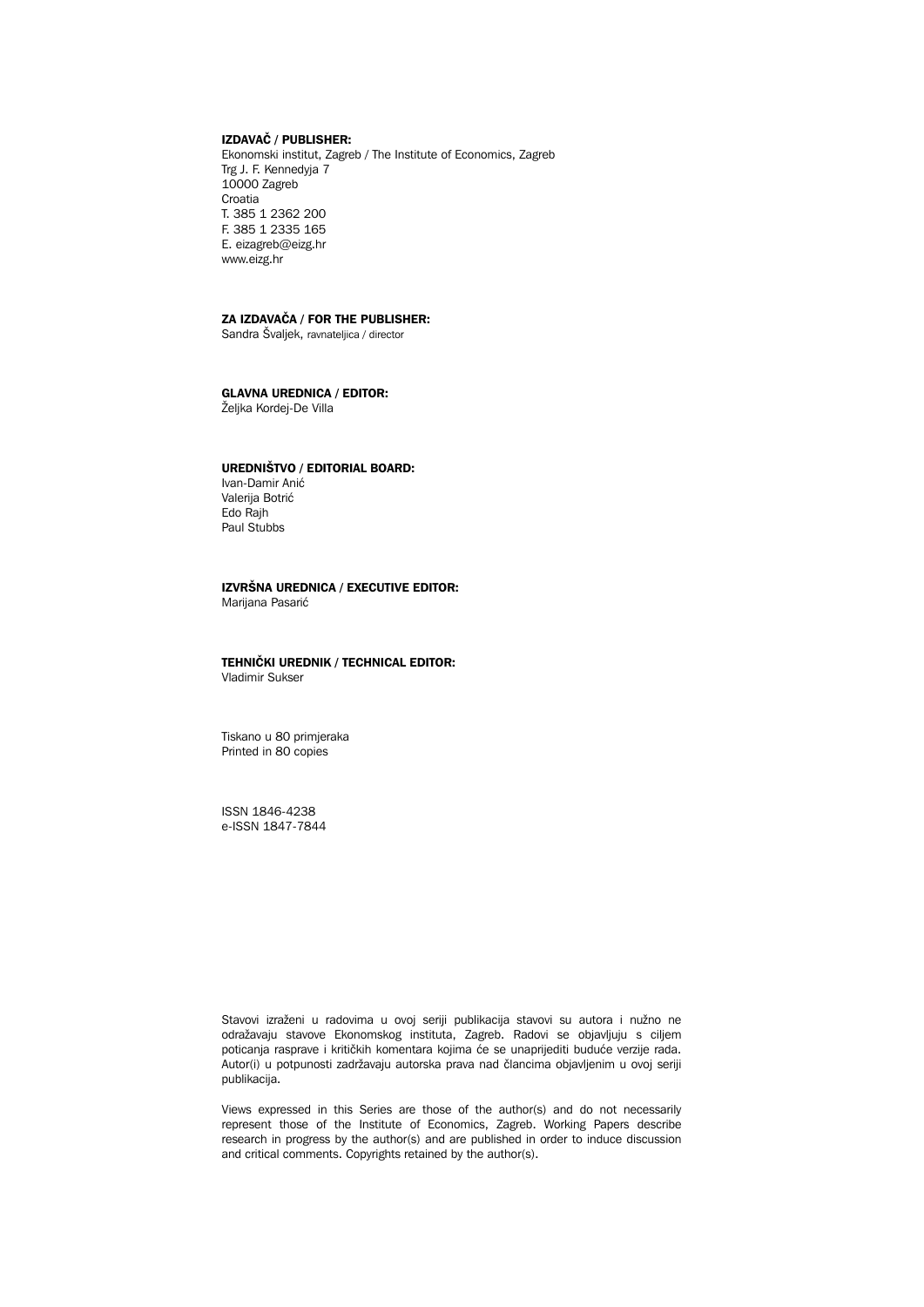# **Contents**

|     | Abstract                                       | 5  |
|-----|------------------------------------------------|----|
| 1   | <b>Introduction</b>                            | 7  |
| 2   | <b>Decomposition Framework</b>                 | 9  |
| 3   | <b>Poverty Measures</b>                        | 13 |
| 4   | Data                                           | 14 |
| 5   | Poverty, Income and Inequality across Counties | 15 |
| 6   | <b>Decomposition Results</b>                   | 20 |
| 6.1 | Results for the Headcount Poverty              | 21 |
| 6.2 | Results for the Poverty Gap                    | 25 |
| 6.3 | Results for the Squared Poverty Gap            | 27 |
| 7   | <b>Summary and Concluding Remarks</b>          | 31 |
|     | References                                     | 33 |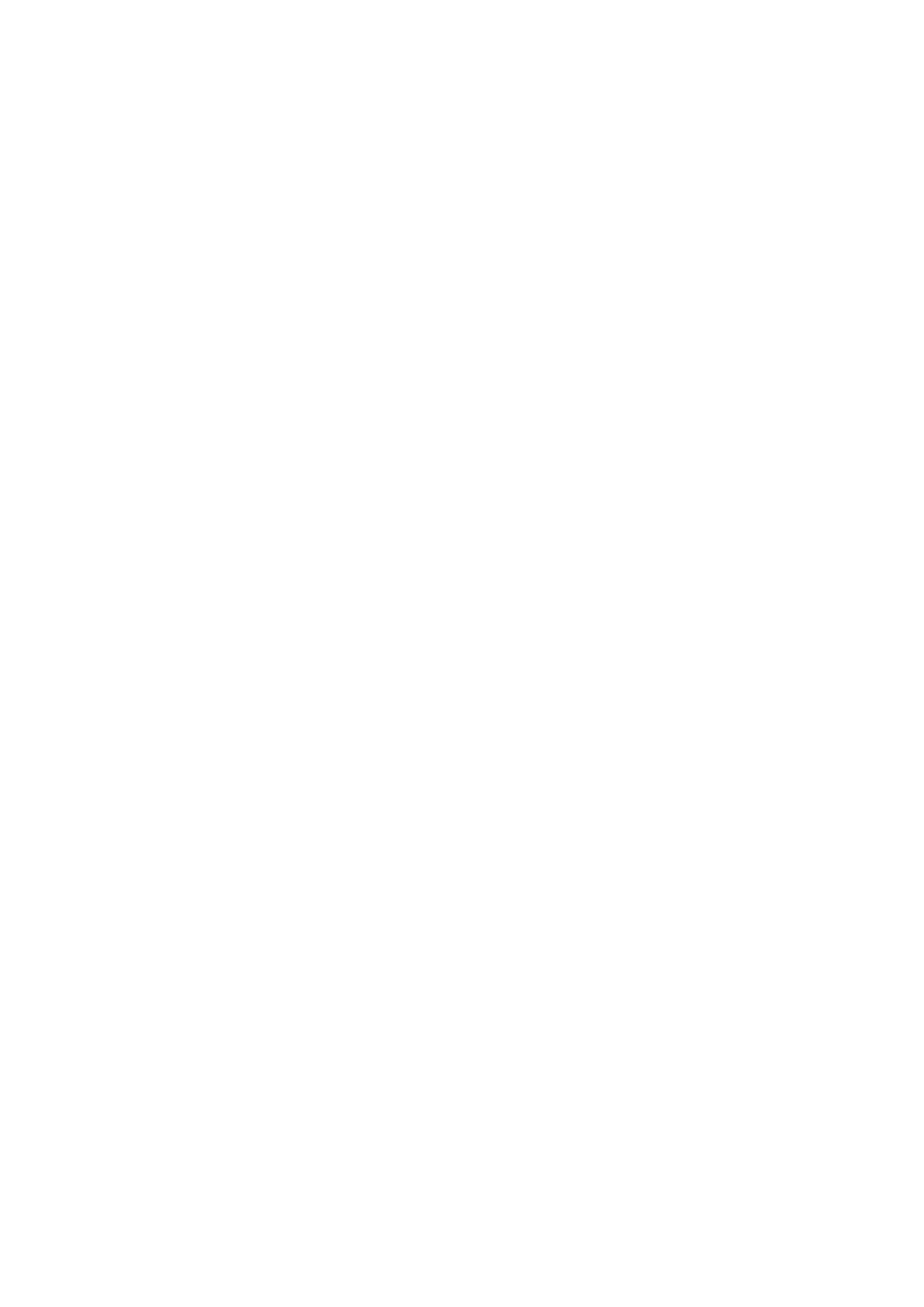### **Abstract:**

The prevalence of poverty in a given population is determined by both the level of average income and the shape of income distribution. Accordingly, the difference in poverty between two populations can be attributed to disparities in their average incomes and in the levels of income inequality. In this paper, we decompose the differences in relative poverty between each of the twenty-one Croatian counties and Croatia as a whole into the contributions of the mean income and income inequality, using the Household Budget Survey data for 2010. The decomposition framework that we utilize here is one usually applied for decompositions of intertemporal poverty changes, and is based on the concept of Shapley value from cooperative game theory. Poverty is measured by three conventional measures – the headcount ratio, the poverty gap, and the squared poverty gap – and robustness of the results to switching from one measure to another is discussed. The results of decompositions show that in most cases both the mean income and inequality differences contribute to poverty variation across the counties, relative to poverty in Croatia as a whole. When poverty is measured by the headcount ratio, the income contribution dominates the inequality contribution, while when we switch to the other two measures, which give more weight to the poorer among the poor, the inequality contribution starts to dominate.

**Keywords:** regional poverty, decomposition, income contribution, inequality contribution, Shapley value, Croatia **JEL classification:** D31, I32

# Razlike u siromaštvu na razini regija u Hrvatskoj: uloga razlika u prosjeènim dohocima i nejednakostima distribucije dohodaka

### **Saetak:**

Siromaštvo u danoj populaciji odreðeno je i razinom prosjeènoga dohotka i oblikom distribucije dohodaka. U skladu s tim, razlika u siromaštvu izmeðu dviju populacija proizlazi iz razlika u njihovim prosječnim dohocima i razlika u nejednakostima distribucije dohodaka. Koristeći podatke iz Ankete o potrošnji kućanstava za godinu 2010., u ovome radu razlike u relativnom siromaštvu između svake od dvadeset i jedne hrvatske županije i cijele Hrvatske dekomponiramo na doprinose prosjeènog dohotka i nejednakosti. Okvir za dekompoziciju koji koristimo je onaj koji se obièno primjenjuje za dekompozicije intertemporalnih razlika u siromaštvu, a zasniva se na konceptu Shapleyeve vrijednosti iz kooperativne teorije igara. Siromaštvo mjerimo trima konvencionalnim mjerama – stopom siromaštva, jazom siromaštva i kvadriranim jazom siromaštva – te diskutiramo robusnost rezultata s obzirom na odabir mjere siromaštva. Rezultati dekompozicija pokazuju da u većini slučajeva varijaciji siromaštva po županijama u odnosu na cijelu Hrvatsku doprinose i razlike u prosječnim dohocima i razlike u nejednakostima. U sluèaju kada je siromaštvo mjereno stopom siromaštva, uèinak prosjeènoga dohotka dominira nad uèinkom nejednakosti, dok prelaskom na druge dvije mjere učinak nejednakosti počinje dominirati.

**Kljuène rijeèi:** regionalno siromaštvo, dekompozicija, doprinos prosjeènog dohotka, doprinos nejednakosti, Shapleyeva vrijednost, Hrvatska **JEL klasifikacija:** D31, I32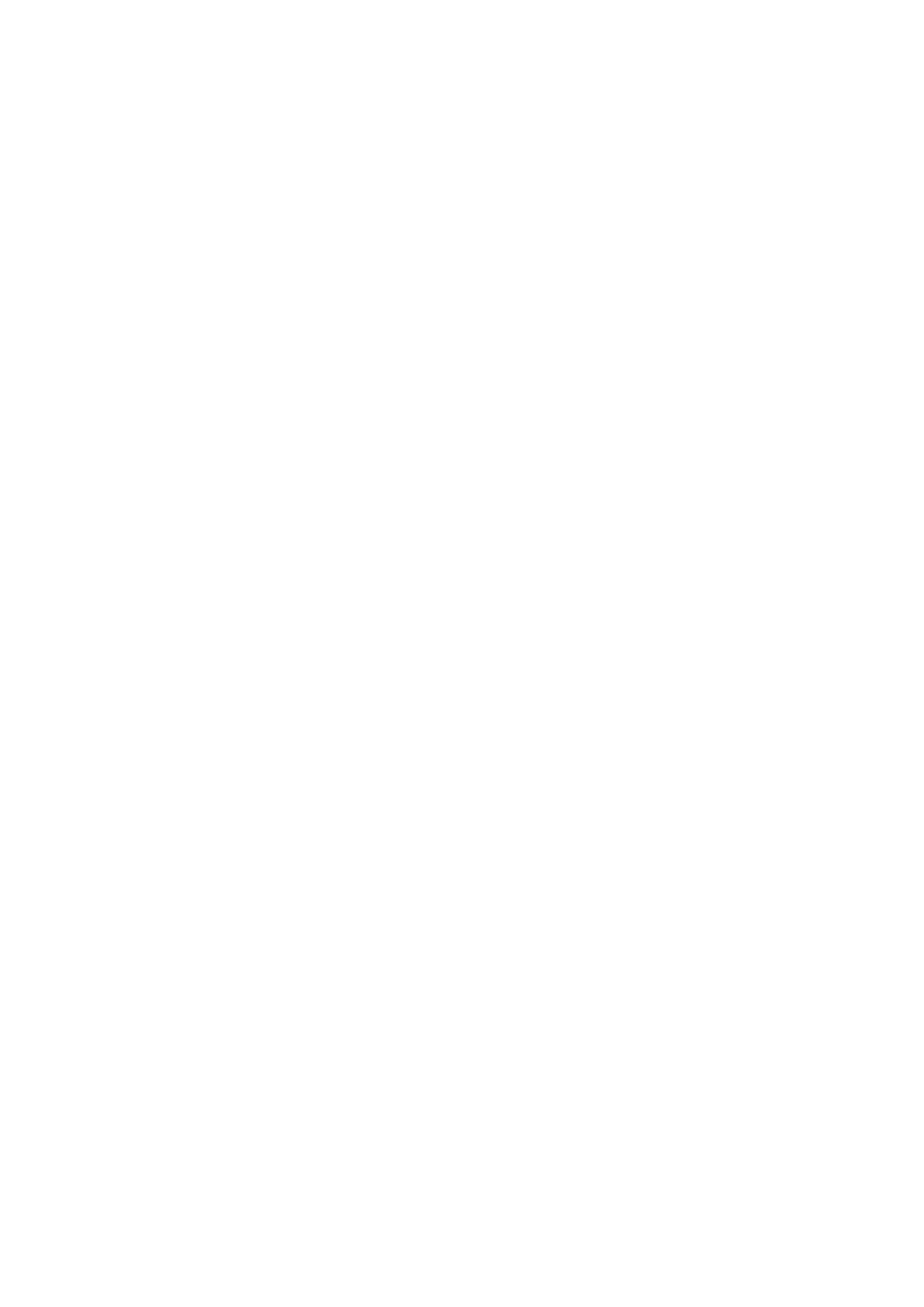# 1 Introduction

That the material standard of living in a given population is determined by both the average income and income distribution is a well-established fact. Although there is a strong negative correlation – both across space (countries, regions within countries) and over time – between the level of average income and the prevalence of low living standards, the fact that even in the developed world there still are people living in poverty suggests that how income is distributed is important as well. Thus, to maximize effectiveness of a poverty alleviation program – or, generally, any other policy measure aimed at improving the living standards – one should be concerned with both its efficiency and equity aspects. The efficiency aspect concerns increasing the average income, while the equity aspect is focused on distributive issues, that is, how the aggregate income is distributed over the individuals comprising the population. However, the two aspects are not always equally important for policy effectiveness, and knowing which of them should be given more attention at a given moment requires knowledge of how much poverty is due to low income and how much due to income inequality. In other words, for a given difference in poverty between two populations, one has to be able to measure the respective contributions of differences in the average income and inequality. In principle, the fact that one population enjoys higher average income than another does not guarantee that poverty is lower in the former population: the higher average income may be accompanied by more unequal income distribution, and the net outcome may be a higher, rather than lower, poverty level.

In the existing literature, the exercise of decomposing the difference in poverty between two populations into the average income and inequality contributions $^1$  is usually performed in intertemporal settings; that is, for a given country (or some other spatial unit) over time (see, e.g., Kakwani and Subbarao, 1990; Jain and Tendulkar, 1990; Datt and Ravallion, 1992; Kakwani, 2000; Baye, 2006; Verme, 2006; Zhang and Wan, 2006; Bresson and Labar, 2007). A similar decomposition exercise can, however, also be done in spatial settings, by decomposing cross-country or cross-regional (within a country) poverty differences. Indeed, there are no conceptual differences between applications in intertemporal and spatial settings; the only difference is in interpretation. Yet, besides the decomposition of the difference in poverty between India and Brazil in Datt and Ravallion (1992), there are surprisingly few spatial applications in the existing literature. To the best of our knowledge, the only two papers on the topic are Kolenikov and Shorrocks' (2005) and Dhondge's (2005) studies of regional poverty in Russia and India, respectively. In this paper, we aim at contributing to the empirical literature on this neglected topic by studying regional poverty differences in Croatia. We use the Household Budget Survey data for the year 2010 (CBS, 2012) to compare the poverty level in each of twenty-one Croatian counties with that at the national level and decompose these differences into the contributions of the mean income and income inequality.

 $\overline{a}$ 

 $1$  Precise definitions of these two contributions will be given in Section 3.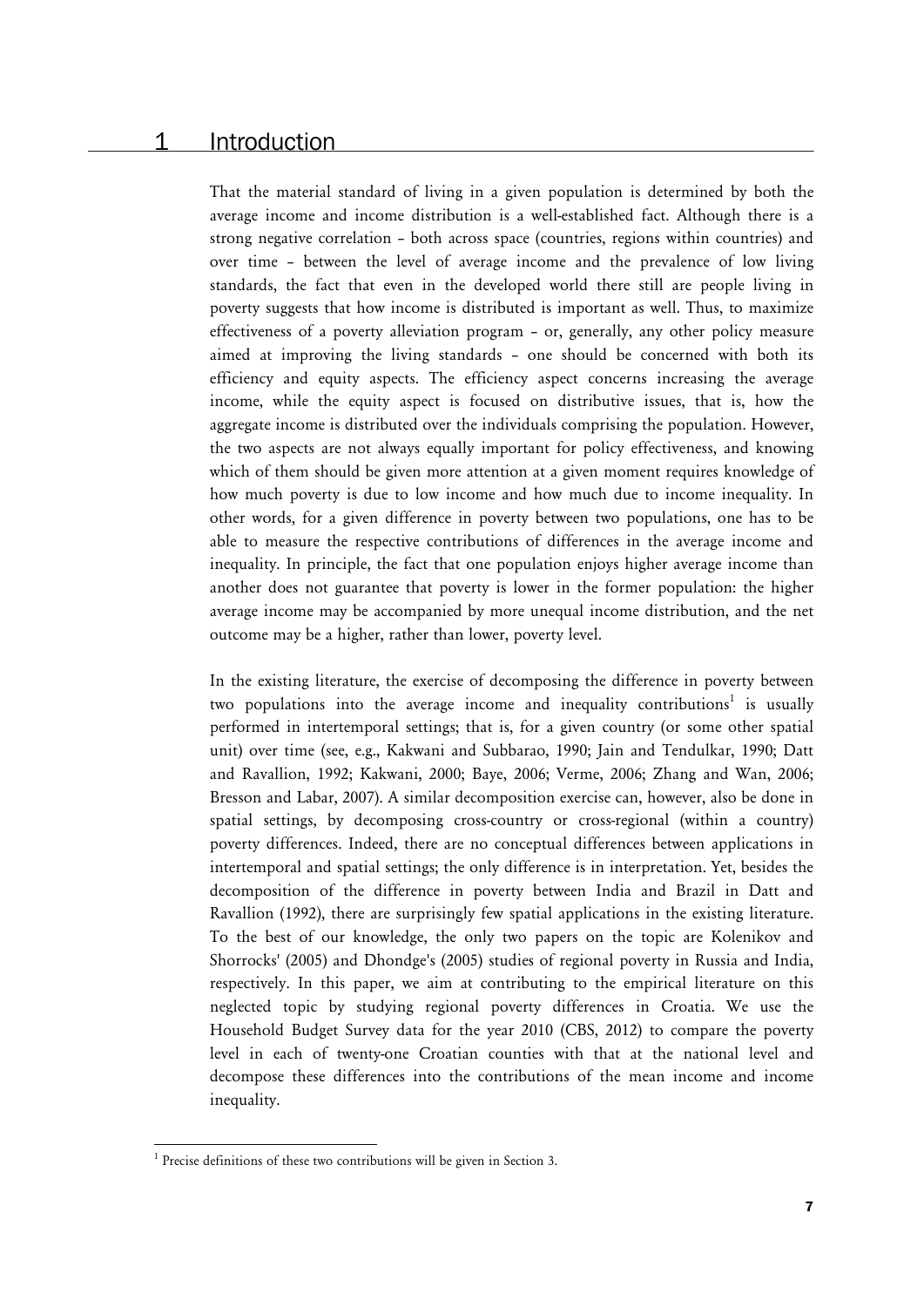It should be stressed here that we do not deal with the absolute poverty, commonly understood as the lack of an absolute amount of material resources (generally, income) required to satisfy a set of basic human needs. Instead, we deal with poverty in a relative sense. In particular, we are concerned with people who may not be truly, genuinely poor, but rather are said to be *at risk of poverty*. 2 Being at risk of poverty does not necessarily imply being seriously materially deprived in the sense of lacking income required to be, say, well nourished. According to Eurostat's glossary<sup>3</sup>, for an individual to be tagged as at-risk-of-poverty, it suffices that (s)he commands income "below the at-risk-of-poverty threshold, which is set at 60% of the national median equivalized disposable income after social transfers". The European Commission uses the so-called *at-risk-of-poverty rate*, defined as the share of total population that is at risk of poverty, as one of its social indicators (see, e.g., Atkinson and Marlier, 2010). So defined, this indicator is obviously equivalent to the poverty rate, also known as the *headcount poverty ratio* or *poverty incidence*, where the poverty line is relative, $4$  equal to 60 percent of the equivalized median income. In our empirical analysis, we decompose the regional differences in the at-risk-of-poverty incidence into the portions attributed to the differences in the mean equivalized income and inequality of its distribution.

Selecting one poverty<sup>5</sup> measure instead of another is a normative choice which can, in principle, affect the results of the analysis. In order to check the robustness of our results, we also consider two measures other than the poverty headcount ratio, namely the *poverty gap* (also known as *poverty depth*) and the *squared poverty gap* (also known as *poverty severity*). All three indicators belong to the so-called FGT class of poverty measures introduced by Foster, Greer and Thorbecke (1984) and are commonly used in the poverty decomposition literature.<sup>6</sup>

The rest of this paper is structured as follows. The decomposition framework is presented in Section 2. Then, in Section 3, the three poverty measures we use are described. In Section 4, we describe the Household Budget Survey data. Section 5 contains some descriptive evidence on poverty, the mean income and inequality across the twenty-one Croatian counties. In Section 6 we give the results of decompositions and discuss them. Section 7 concludes.

<u>.</u>

 $2$  These, of course, include the genuinely poor as well, if any.

<sup>&</sup>lt;sup>3</sup> Statistics Explained (http://epp.eurostat.ec.europa.eu/statistics\_explained/).

<sup>4</sup> Unlike an absolute poverty line, whose real value is fixed over time and as such independent of distributional changes, a relative poverty line is dependent upon the income distribution, for it is usually set equal to a proportion of the mean or the median income.

<sup>&</sup>lt;sup>5</sup> For expositional simplicity, throughout the rest of the paper we will drop the prefix "at-risk-of" and refer just to "poverty". This does not entail any conceptual changes.

 $6$  Exact formal definitions of these measures will be given later.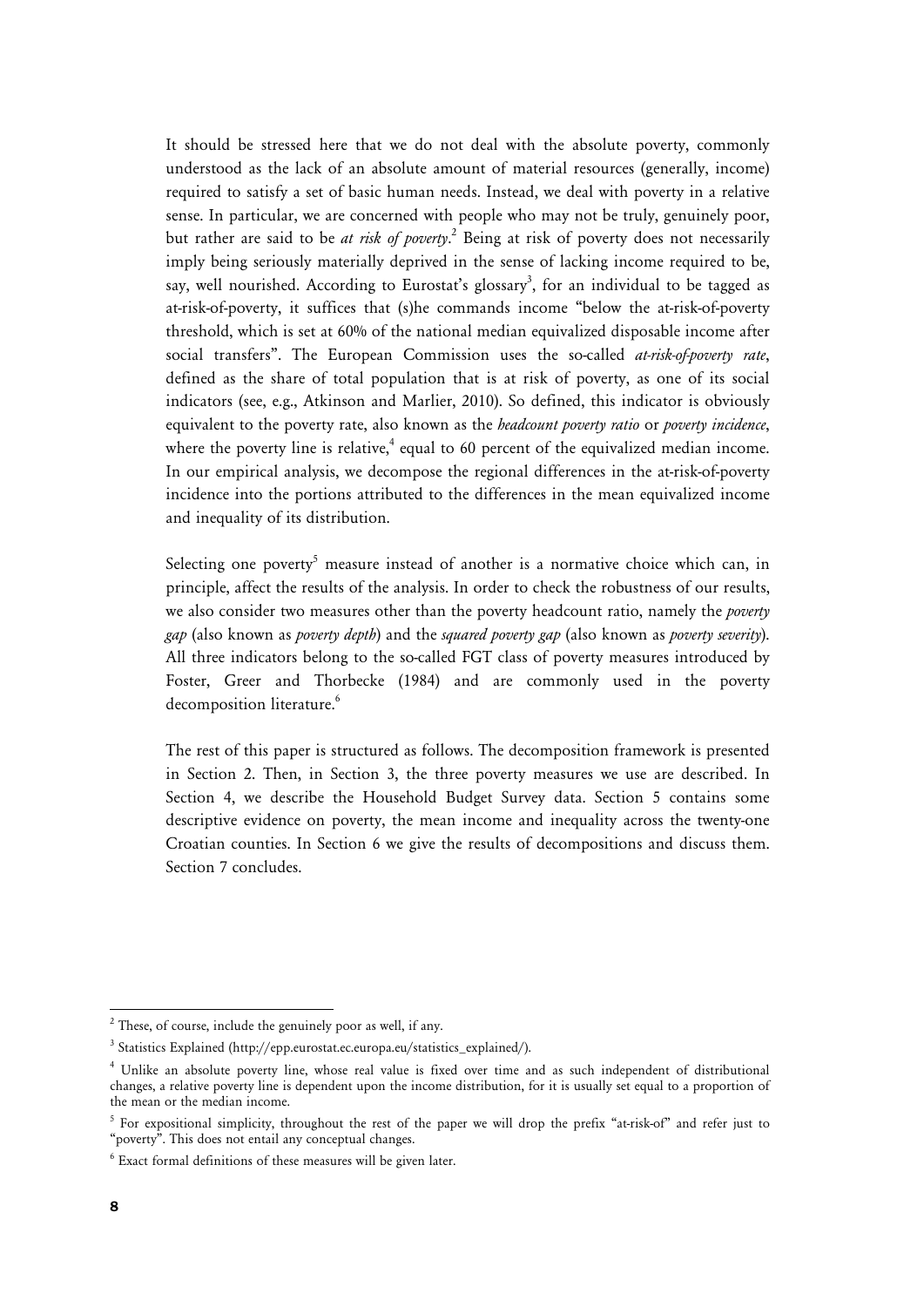# 2 Decomposition Framework

We use the decomposition framework pioneered by Kakwani and Subbarao (1990) and Jain and Tendulkar (1990), and afterwards more rigorously analyzed by Datt and Ravallion (1992), Kakwani (2000) and Shorrocks (2011). They all used it in intertemporal settings, namely to decompose the poverty change between two years into what they call the "growth" and "redistribution" contributions. The framework can, however, be equally well used in spatial settings, that is, to decompose the difference in poverty between two countries or regions<sup>7</sup> at a given year (see Kolenikov and Shorrocks, 2005; Dhondge, 2005). For spatial applications, the growth and redistribution contributions should be appropriately renamed. Kolenikov and Shorrocks (2005) use the terms "income" instead of "growth" and "inequality" instead of "redistribution", and in this paper we will use this terminology as well. The renaming seems obvious enough: while the terms "growth" and "redistribution" are suggestive of a dynamic nature of applications in intertemporal settings, the terms "income" and "inequality" reflect on the other hand a static nature of spatial applications.

Consider two regions, indexed by  $r \in \{1,2\}$ . The poverty level in region *r*, denoted by  $P_r$ , is a function of the income vector  $\mathbf{y}' = (y'_1, ..., y'_i, ..., y'_{n_r}) \in \mathbb{R}^{n'}$  $\mathbf{y}^r = (y_1^r, ..., y_i^r, ..., y_{n_r}^r) \in \mathbb{R}^{n^r}$ , and the fixed<sup>8</sup> poverty line  $z \in \mathbb{R}_{++}$ :

$$
P_r = P(\mathbf{y}^r, z). \tag{1}
$$

Since our aim is to decompose the difference in poverty between two regions into the contributions of the differences in mean incomes and inequality levels, it is useful to rewrite (1) as

$$
P_r = P(\mu_r, \boldsymbol{\pi}_r), \tag{2}
$$

where we use the fact that any income distribution  $y<sup>r</sup>$  is fully characterized by its mean  $\mu$  and the parameters of the Lorenz curve, denoted by the vector  $\pi$ . Also, since the poverty line is the same for both regions, we drop it for the sake of notational simplicity. Poverty difference between the two regions is then expressed as

$$
\Delta P = P_2 - P_1 = P(\mu_2, \pi_2) - P(\mu_1, \pi_1).
$$
\n(3)

Since the poverty line is fixed, a given difference in poverty can be only due to the difference in the mean income,  $\Delta \mu = \mu_2 - \mu_1$ , or due to the difference in the level of inequality,  $\Delta \pi = \pi_2 - \pi_1$ . The portion of  $\Delta P$  that comes from the difference in mean

 $\overline{a}$ 

 $7$  Or any other spatial units that one finds appropriate.

<sup>&</sup>lt;sup>8</sup> That is, the poverty line is the same for both regions,  $z_1 = z_2 = z$ .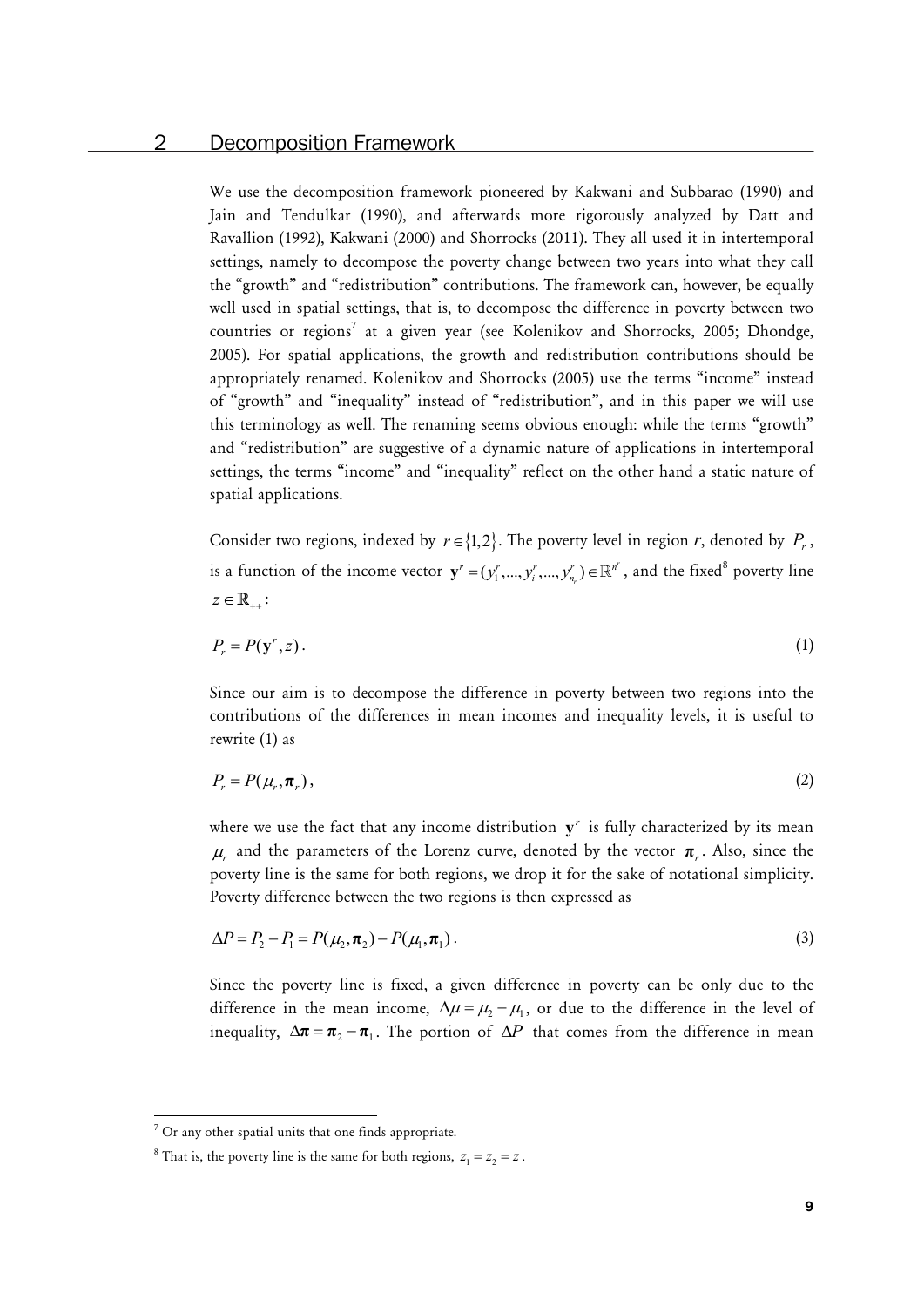incomes, with inequality fixed at the level in the reference region (either of the two)<sup>9</sup>, is called the *pure income effect (contribution)*, and the portion that is due to the difference in the level of inequality, with the mean income fixed at the reference region's level, is the *pure inequality effect (contribution)*. 10

If we take region 1 as the reference region, that is, if we fix inequality at its level in region 1, the corresponding income effect,  $G<sub>1</sub>$ , is formally defined as follows:

$$
G_1 = P(\mu_2, \boldsymbol{\pi}_1) - P(\mu_1, \boldsymbol{\pi}_1). \tag{4}
$$

By the same token, fixing the mean income at the level of region 1, the inequality effect, *I*1, is given by

$$
I_1 = P(\mu_1, \boldsymbol{\pi}_2) - P(\mu_1, \boldsymbol{\pi}_1). \tag{5}
$$

Choosing region 2 instead of region 1 as the reference is, however, no less legitimate. The corresponding income and inequality effects are, respectively,

$$
G_2 = P(\mu_2, \pi_2) - P(\mu_1, \pi_2), \tag{6}
$$

and

$$
I_2 = P(\mu_2, \pi_2) - P(\mu_2, \pi_1). \tag{7}
$$

Generally, there is no *a priori* reason why choosing one region as the reference would be better than choosing the other, and the choice is therefore fully arbitrary. Datt and Ravallion (1992) noticed that if the function  $P$  is not additively separable<sup>11</sup> in the mean income and the level of inequality, the income and inequality effects computed with one region as the reference are not equal to those computed with the other region as the reference. And since poverty measures generally are not additively separable, the implication is that whichever region is chosen as the reference, the resulting decomposition will be inexact in the sense that, besides the income and inequality effects, there will also be a residual,  $R$ , equal to the difference between the income (or inequality) effects computed for different choices of the reference region. For example, taking  $r=1$ , one gets the decomposition

$$
\Delta P = G_1 + I_1 + R_1,\tag{8}
$$

1

 $^9$  To be precise, the reference can be chosen completely arbitrarily, meaning that it can be any region other than the two being compared. Indeed, the reference need not be observed in reality; that is, it can be fully artificial. However, the latter possibility, although logically perfectly legitimate, does not seem to be defensible on intuitive grounds.

<sup>10</sup> The adjective "pure" is to be understood as *ceteris paribus*. In the remainder of the paper, we will drop it and call the effects "income effect" and "inequality effect". We will also use the words "effect" and "contribution" interchangeably throughout the paper.

 $11$  A function is additively separable in its arguments if its first order derivative with respect to any of the arguments is not a function of any of its other arguments; in other words, if all its cross partial derivatives are zero. For example, the function  $f(u, v)$  is additively separable in *u* and *v* if  $\partial^2 f / \partial u \partial v = 0$ .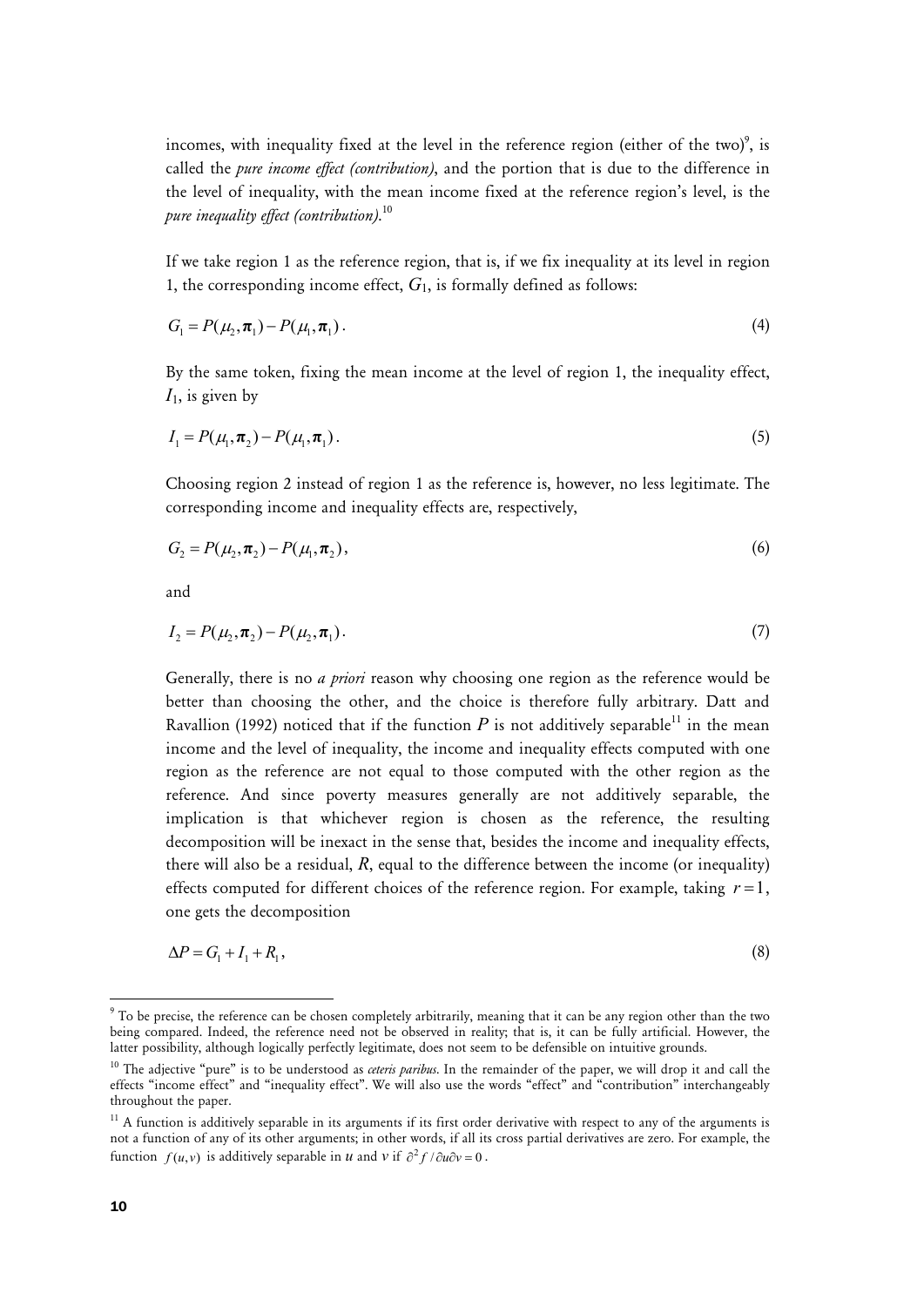where  $R_1 = G_2 - G_1 = I_2 - I_1$ . It is easy to check that for  $r = 2$  the corresponding residual is  $R_2 = -R_1$ . In their empirical application, Datt and Ravallion (1992) found that the residual is not negligible: indeed, in some cases it accounted even for 50 percent of  $\Delta P$ .

It is important to realize at this point that the existence of the residual, irrespective of its size, is not a consequence of leaving out some components other than the differences in the mean incomes and inequality levels, but rather a pure accounting failure. In other words, the residual must be fully comprised of those parts of the true income and inequality effects that are not properly accounted for by choosing either region as the reference. This is implied by the fact that, once we fix the poverty line, the differences in the mean incomes and levels of inequality must be the only sources of the difference in poverty between two regions.<sup>12</sup>

That said, in order to solve the issue of residual, one may proceed in one of two different ways. One involves trying to better approximate the income and inequality effects. This is done in Bresson (2008a; 2008b) who used a decomposition procedure based on integral calculus, proposed recently by Müller (2008). Alternatively, one may decide to apportion the residual between the income and inequality effects in a certain way. It is a common practice in the decomposition literature that the residual be divided between the two effects so that each of them gets one half of it. In the present paper, we will also pursue this common practice.

There are two justifications for such "fifty-fifty" division rule. Kakwani (2000) proposed an axiomatic decomposition framework based on the following axioms: (i) if one of the effects is zero, the total poverty difference must be equal to the other effect; (ii) if both effects are (weakly) positive/negative, the total poverty difference must be (weakly) positive/negative; (iii) the income and inequality effects obtained in the decomposition of  $\Delta P = P_2 - P_1$ , must be of the same absolute magnitude, but of the opposite sign, as those obtained in the decomposition of  $-\Delta P = P_1 - P_2$ . These axioms are shown to imply that the two effects should be calculated by averaging their values obtained with different reference regions. Therefore, the income and inequality effects are, respectively,

$$
G = \frac{1}{2}G_1 + \frac{1}{2}G_2 = \frac{1}{2}[P(\mu_2, \pi_1) - P(\mu_1, \pi_1)] + \frac{1}{2}[P(\mu_2, \pi_2) - P(\mu_1, \pi_2)] \tag{9}
$$

and

 $\overline{a}$ 

$$
I = \frac{1}{2}I_1 + \frac{1}{2}I_2 = \frac{1}{2}[P(\mu_1, \pi_2) - P(\mu_1, \pi_1)] + \frac{1}{2}[P(\mu_2, \pi_2) - P(\mu_2, \pi_1)].
$$
 (10)

By rearranging (9) and (10), one can show that *G* and *I* contain a half of the residual each, so that the following equalities hold:

 $12$  For decompositions where the poverty line is also allowed to vary, and thus can be an additional source of poverty differences, see, for example, Kolenikov and Shorrocks (2000; 2005) and Deutsch and Silber (2011).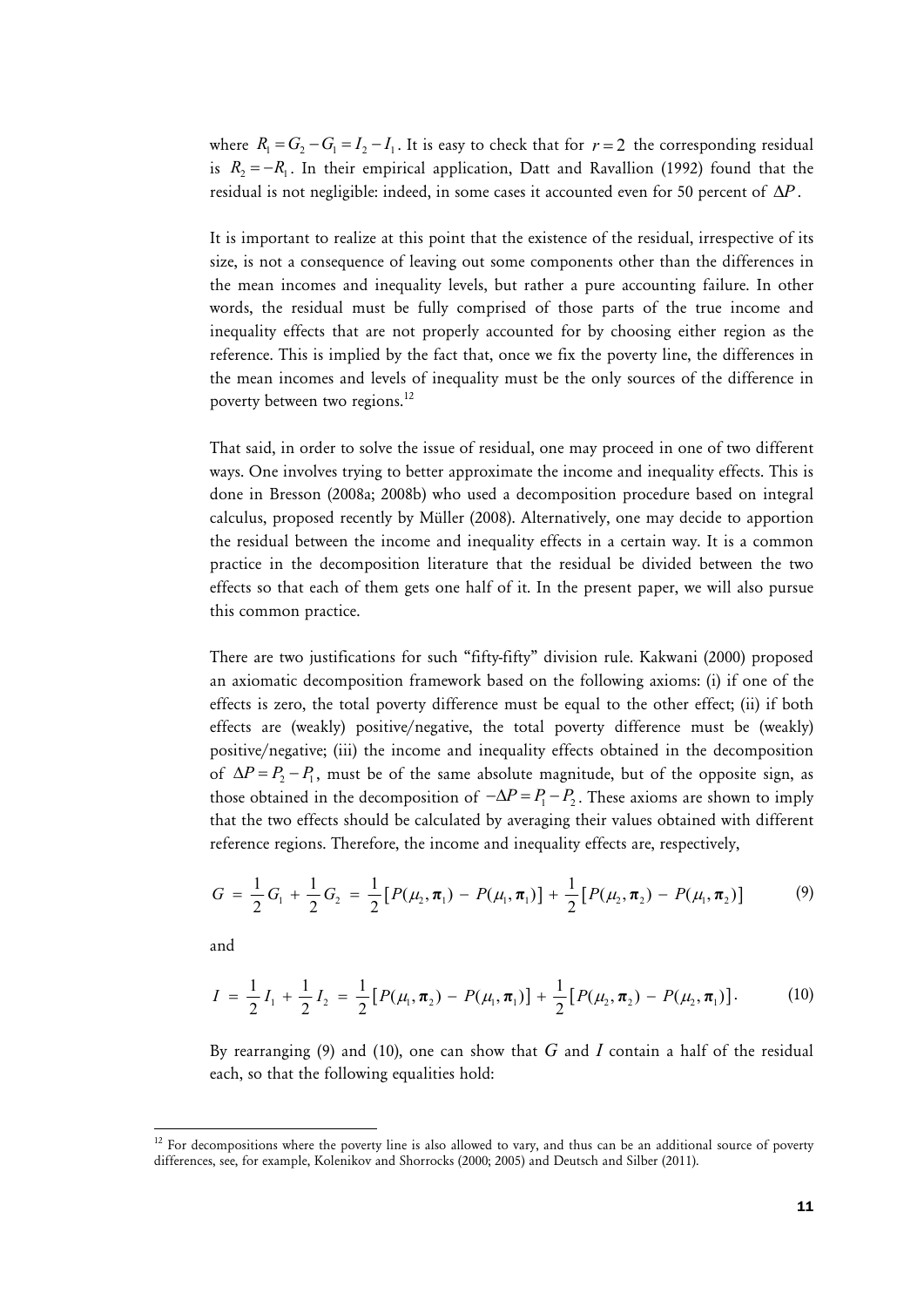$$
G = G_1 + \frac{1}{2} R_1 = G_2 + \frac{1}{2} R_2,
$$
\n(11)

$$
I = I_1 + \frac{1}{2} R_1 = I_2 + \frac{1}{2} R_2.
$$
 (12)

The expressions (9) and (10) are also derived by Shorrocks (2011) in a decomposition framework based on the Shapley value. The Shapley value is a concept imported from cooperative game theory, and it indicates the portion of total output that each player in a cooperative game is to be given. It is equal to the average marginal contribution of a player to all possible coalitions (s)he can form with other players (Shapley, 1953).<sup>13</sup> In a "decomposition game", there are two "players", namely the effects of income and inequality, and the "output" is the total poverty difference. It turns out that the Shapley values of the income and inequality effects are given by (9) and (10), respectively.

In the expressions (9) and (10), four different poverty levels appear. Two of them are always observed from the data:  $P(\mu_1, \pi_1)$  is the level of poverty in region 1, and  $P(\mu_2, \pi_2)$  in region 2. The remaining two,  $P(\mu_1, \pi_2)$  and  $P(\mu_2, \pi_1)$ , are unobserved. The former corresponds to the counterfactual income distribution whose mean is equal to that in the income distribution of region 1,  $y<sup>1</sup>$ , and whose Lorenz curve is identical to that in the income distribution of region 2,  $y^2$ . For the latter poverty level, it is exactly the other way around: it measures poverty corresponding to the distribution with the mean income and the Lorenz curve equal to those in the distributions  $y^2$  and  $y^1$ , respectively.

The two counterfactual distributions are easily constructed using the fact that the inequality level in a given income distribution is scale-invariant, that is, it does not change when all incomes get multiplied by the same number. It follows then that the counterfactual distribution with mean  $\mu_1$  and the Lorenz curve parameters  $\pi_2$  is the distribution  $\left(\frac{1}{1+g}\right) \cdot y^2$ , where  $g = \frac{\mu_2 - \mu_1}{\mu_1}$  is the relative difference between the two regions' mean incomes. Similarly, the counterfactual distribution characterized by  $\mu_2$ and  $\pi_1$  is the distribution  $(1 + g) \cdot y^1$ . Using the notation for the poverty measure as in (1), the Shapley income and inequality effects are expressed as, respectively,

$$
G = \frac{1}{2} \Big[ P((1+g)\cdot \mathbf{y}^1, z) - P(\mathbf{y}^1, z) \Big] + \frac{1}{2} \Big[ P(\mathbf{y}^2, z) - P\left( \left( \frac{1}{1+g} \right) \cdot \mathbf{y}^2 \right) \Big] \tag{13}
$$

and

$$
I = \frac{1}{2} \Big[ P\big( \big( \tfrac{1}{1+g} \big) \cdot \mathbf{y}^2, z \big) - P(\mathbf{y}^1, z) \Big] + \frac{1}{2} \Big[ P(\mathbf{y}^2, z) - P((1+g) \cdot \mathbf{y}^1, z) \Big]. \tag{14}
$$

<u>.</u>

<sup>&</sup>lt;sup>13</sup> For an overview of the Shapley value, see *The New Palgrave Dictionary of Economics*, second edition (2008), s.v. "Shapley Value" (by Sergiu Hart).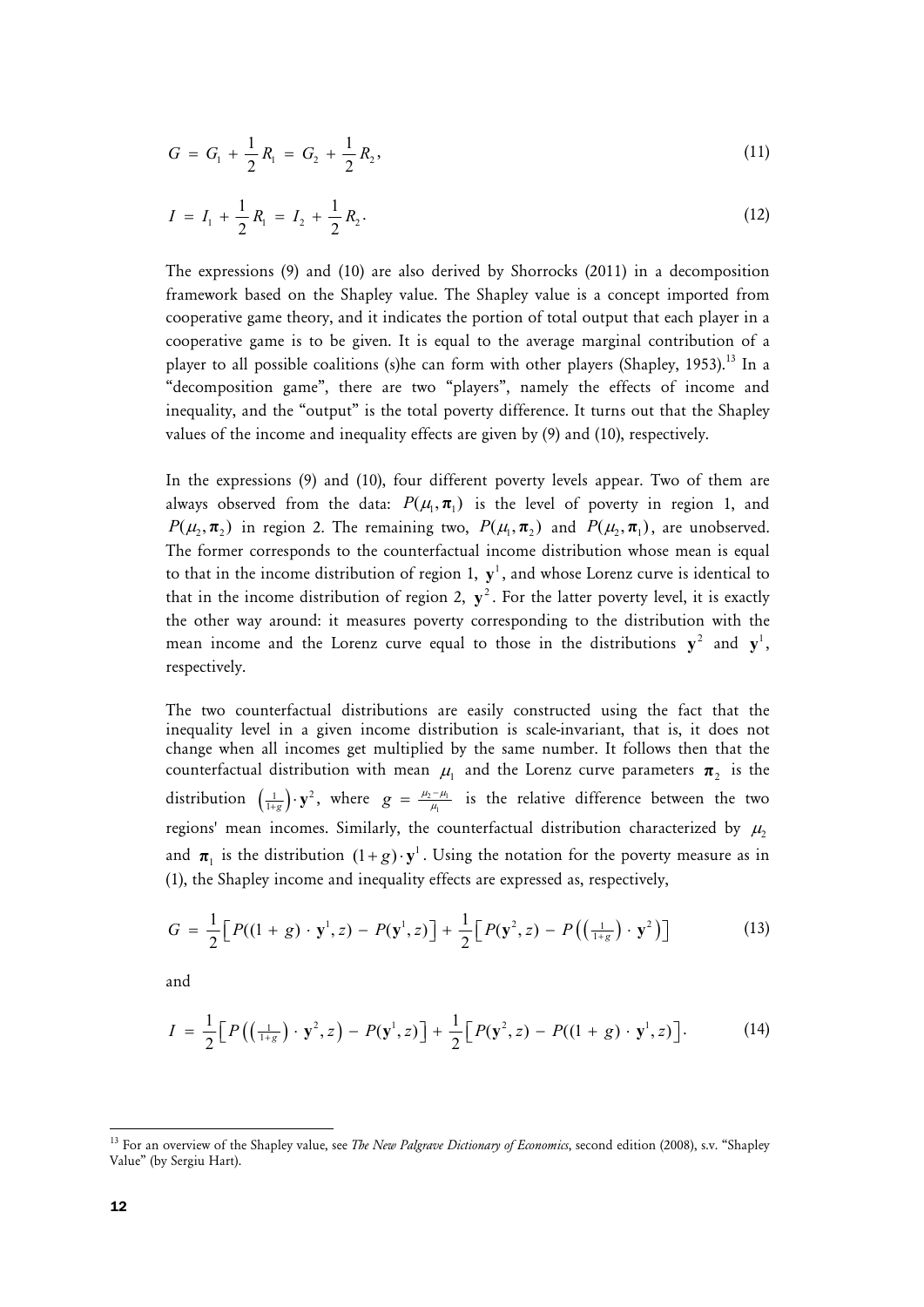These two formulas will be used in the decomposition exercise that we perform in the remainder of the paper.

# 3 Poverty Measures

 $\overline{a}$ 

As mentioned in the Introduction, we use three poverty measures that are commonly used in the decomposition literature, as well as in the empirical literature on poverty measurement in general. They all belong to the so-called FGT class of measures, introduced by Foster, Greer and Thorbecke (1984). In this section we define them formally.

For a discrete income distribution  $y$  of size  $n,$ <sup>14</sup> a poverty measure from the FGT class is given by

$$
FGT_{\alpha}(\mathbf{y},z) = \frac{1}{n} \sum_{i=1}^{n} \left( \max \left\{ \frac{z - y_i}{z}, 0 \right\} \right)^{\alpha},\tag{15}
$$

where  $\alpha$  is a non-negative parameter, usually interpreted as indicating the degree of "poverty aversion". By changing the value of  $\alpha$ , one obtains different poverty measures which capture different aspects of poverty. The three measures that we use correspond to  $\alpha = 0$ ,  $\alpha = 1$  and  $\alpha = 2$ .

For  $\alpha = 0$ , (15) gives the *headcount poverty ratio* or *poverty incidence* – the proportion of total population below the poverty line:

$$
FGT_0(\mathbf{y}, z) = \frac{1}{n} \sum_{i=1}^n \left( \max \left\{ \frac{z - y_i}{z}, 0 \right\} \right)^0.
$$
 (16)

With  $\alpha = 1$ , (15) gives another common poverty measure – the *poverty gap* or *poverty depth*:

$$
FGT_1(y,z) = \frac{1}{n} \sum_{i=1}^n \max \left\{ \frac{z - y_i}{z}, 0 \right\}.
$$
 (17)

It measures the average shortfall of the poor people's incomes from the poverty line, expressed as a percentage of the poverty line, where the average is taken over the whole population of the region, not just over the population below the poverty line. Alternatively, one may understand it as a "weighted headcount ratio", where the relative gap  $(z - y_i)/z$  is the weight assigned to individual *i*. This interpretation makes clear that, in comparison with the headcount ratio, the poverty gap gives more weight to poorer people. In other words, not all individuals below the poverty line contribute equally to the aggregate poverty: the poorer the person, the more (s)he contributes to the aggregate

<sup>&</sup>lt;sup>14</sup> For the sake of notational simplicity, in this section we drop the superscript  $r$ , indicating region, from the income vector  $y^r$  and its size  $n_r$ .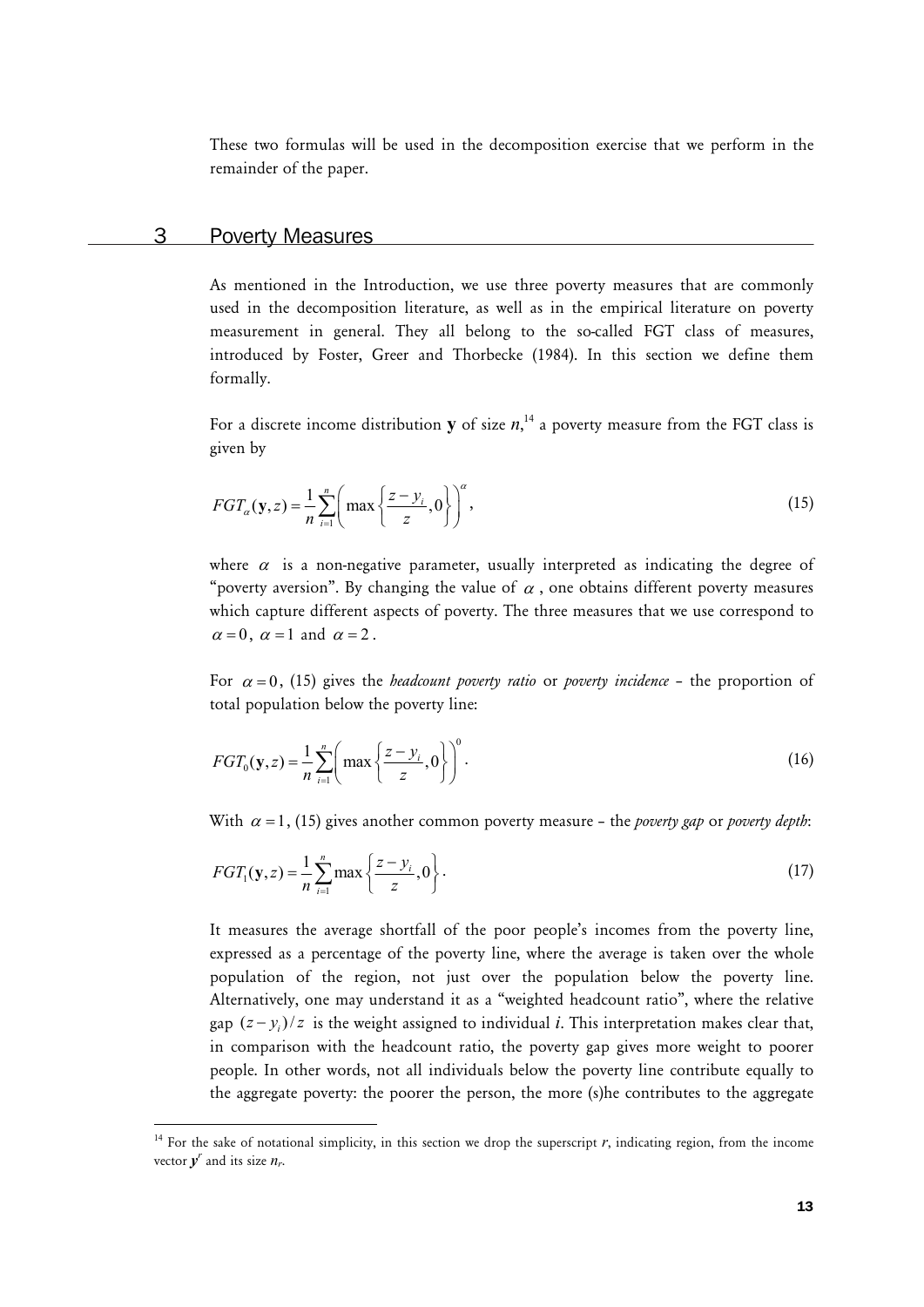poverty. It can also be shown that the functional relation between the poverty gap and the headcount ratio is  $FGT_1(y, z) = FGT_0(y, z) \cdot (z - \mu_z)/z$ , where  $\mu_z$  is the average income of people below the poverty line *z* in distribution **y**. It follows that for two distributions with the same headcount ratio, the one in which the average of the poor is higher, and therefore closer to the poverty line, will have lower poverty measured by the poverty gap.

The last poverty measure that we use is obtained by setting  $\alpha = 2$ , which gives us the *squared poverty gap* or *poverty severity*:

$$
FGT_2(\mathbf{y}, z) = \frac{1}{n} \sum_{i=1}^n \left( \max \left\{ \frac{z - y_i}{z}, 0 \right\} \right)^2.
$$
 (18)

In comparison with the poverty gap, relative shortfalls of individual incomes from the poverty line are here squared, meaning that these shortfalls are weighted by themselves. Unlike the headcount ratio and the poverty gap, this measure is sensitive to income inequality among the poor. This can be seen from the fact that it can be expressed as  $FGT_2(y, z) = FGT_0(y, z) \cdot \left[ \left( \frac{z - \mu_z}{z} \right)^2 + \left( 1 - \frac{z - \mu_z}{z} \right)^2 \cdot \rho \right]$ , where  $\rho$  is the coefficient of variation

of incomes below the poverty line, measuring thus inequality among the poor (Foster, Greer and Thorbecke, 1984; Ravallion, 1994).<sup>15</sup> So, if two regions have the same poverty gap, the one with more unequal incomes among the poor will have more poverty according to this measure. This does not mean that the headcount ratio and the poverty gap are not sensitive to overall inequality; they are sensitive to the measure of inequality for the whole population, but not to inequality of incomes below the poverty line. Just like the poverty gap, the squared poverty gap can also be understood as a "weighted headcount ratio", with the squared gap,  $((z - y_i) / z)^2$ , being used as the weight of person *i*. Thus, this measure gives greater weight to the poorest among the poor.<sup>16</sup>

#### 4 Data

The empirical analysis in this paper is based upon the household micro data from the nationally representative Household Budget Survey (HBS) for 2010 (CBS, 2012). The survey is conducted on a yearly basis by the Croatian Bureau of Statistics in accordance

1

<sup>&</sup>lt;sup>15</sup> Later on, when we present decomposition results for the squared poverty gap, we report inequality below the poverty line across the twenty-one counties (Figure 8), but we use a more conventional measure of inequality, the Gini coefficient, instead of the coefficient of variation. The former can be shown to be an increasing function of the latter (Milanović, 1997): *Gini* =  $\rho \cdot corr(y, r_v) / \sqrt{3}$ , where  $r_v$  is the rank of income *y* when incomes are ordered from the lowest to the highest, and *corr*( $\cdot$ , $\cdot$ ) is the coefficient of correlation.

<sup>&</sup>lt;sup>16</sup> As  $\alpha$  becomes bigger, the corresponding FGT measures get increasingly more sensitive to the incomes at the very bottom of the distribution. In the limit, as  $\alpha$  approaches infinity, one obtains a "Rawlsian" poverty measure (Rawls, 1971) which considers only the poorest person in the distribution. Comparing poverty levels between two distributions then amounts to comparing the income gap of the poorest person in one region with that of the poorest person in the other region or, equivalently, comparing incomes of the poorest persons in the respective distributions.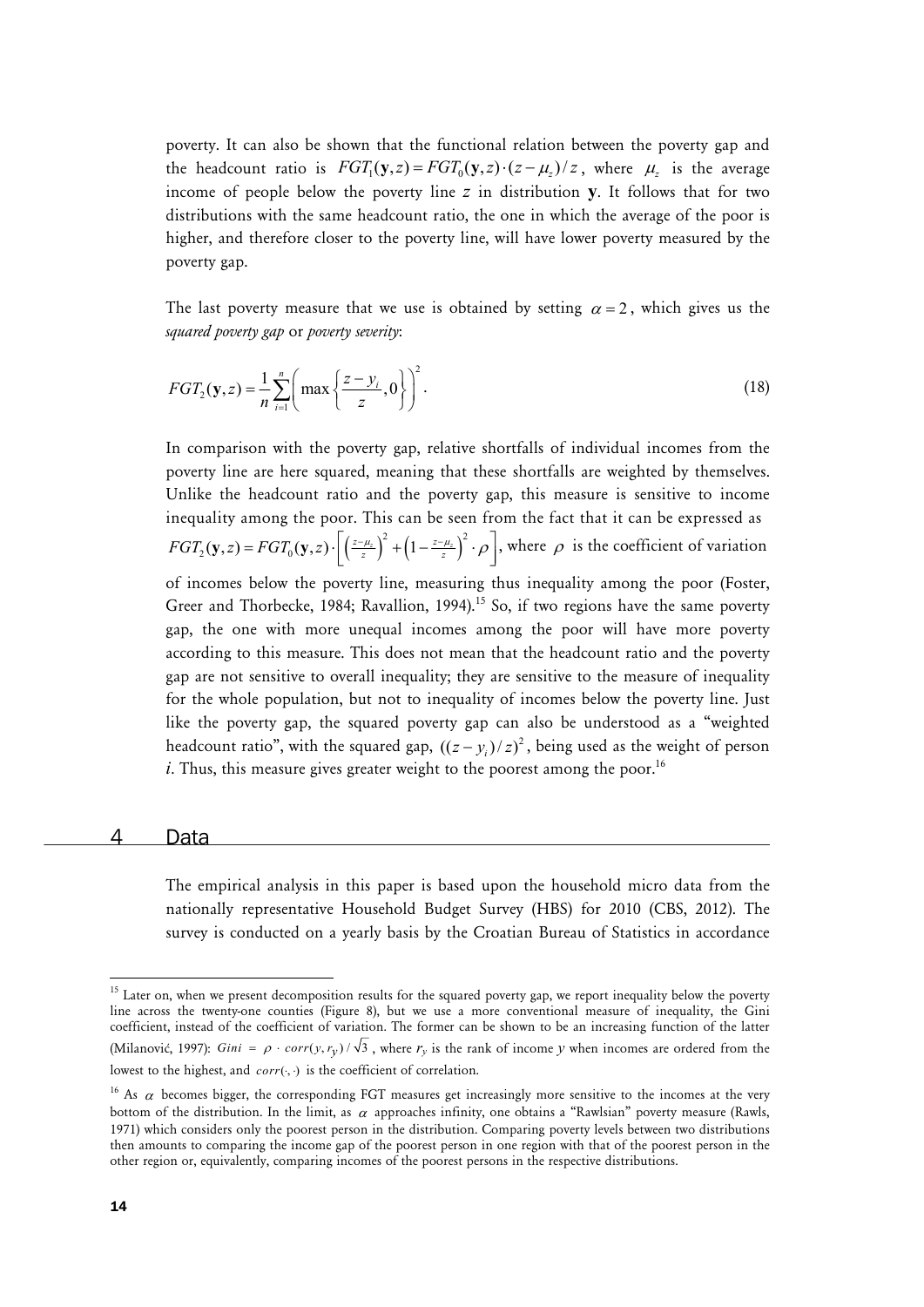with methodological recommendations of Eurostat. It contains data on household expenditures, income sources and various socioeconomic characteristics.

The unit of observation in our empirical analysis is an individual. His or her individual living standard is measured by the household income per adult equivalent. Total household income is adjusted using the modified OECD equivalence scale (Hagenaars, De Vos and Zaidi, 1994). This equivalence scale accounts for household composition by assigning the following weights to household members: 1 to the household head, 0.5 to each additional adult, and 0.3 to each child, where a person is considered to be a child if (s)he is aged 14 or less. Unfortunately, we are not able to take into account regional variation in cost of living, for the data on regional price variation is not published by the Croatian Bureau of Statistics.

Regarding the sampling design of the HBS, it is a two-step stratified sample, the twentyone counties being the strata. In total, there are 9,631 individuals living in 3,461 households, which is about 0.23 percent of the total population. The response rate at the household level is 61 percent.<sup>17</sup> Unfortunately, for confidentiality reasons, the Croatian Bureau of Statistics does not provide data users with information on which household belongs to which of the 650 clusters, so we cannot account for clustering in computing the standard errors of our estimates. In all estimations we apply the set of individual weights.

# 5 Poverty, Income and Inequality across Counties

Before turning to decomposition of regional poverty differences into the mean income and inequality components, here we first present some descriptive figures on poverty, average income and inequality for the twenty-one counties considered. These are given in Table 1.

Let us start with the poverty measures.<sup>18</sup> Panels A, B and C of Figure 1 show the headcount ratios ( $FGT_0$ ), the poverty gaps ( $FGT_1$ ) and the squared poverty gaps ( $FGT_2$ ), respectively, from Table 1. The poverty line is set to 60 percent of the median equivalized annual income for Croatia as a whole and equals 25,260 Croatian kuna (about 3,420 euros).<sup>19</sup> The headcount ratio ranges from below 10 percent in Istra, City of Zagreb, Dubrovnik-Neretva, Primorje-Gorski Kotar and Krapina-Zagorje, to more than 45 percent in Karlovac and Virovitica-Podravina. The figure for Croatia as a whole is  $17.7<sup>20</sup>$ , with

 $\overline{a}$ 

 $17$  For more details on the sampling design, see CBS (2012).

<sup>&</sup>lt;sup>18</sup> Values of all the three poverty measures, obtained using formulas (16), (17), and (18) are multiplied by 100.

<sup>&</sup>lt;sup>19</sup> According to the average HRK/EUR exchange rate in 2010.

<sup>&</sup>lt;sup>20</sup> It should be said that this figure is lower than the official one, 20.6, published by the Croatian Bureau of Statistics (CBS, 2012). The likely reason is that the official figure is based on different data, namely the Croatian version of the Household Income Survey data, which is supposed to be fully compatible with the European Union Statistics on Income and Living Conditions (EU-SILC). Unfortunately, these data are still unavailable for research purposes outside the Croatian Bureau of Statistics.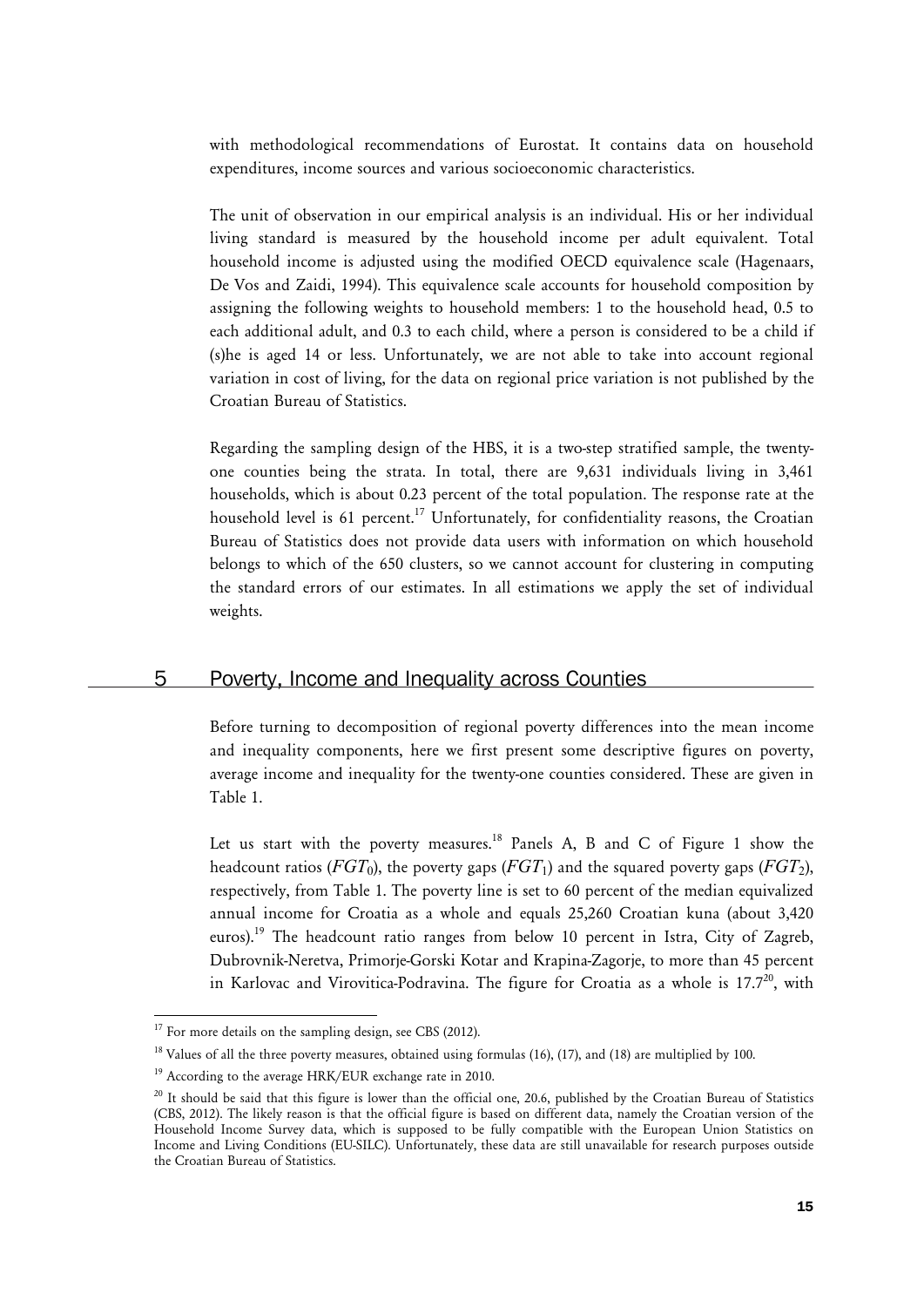eight counties below that level and thirteen above it. The former comprise more than half of the total population (about 56 percent), a consequence of three biggest cities being located within these counties: Zagreb (coincides with City of Zagreb), Split (in Split-Dalmacija) and Rijeka (in Primorje-Gorski Kotar). Most other counties have headcount ratios between 10 and 30 percent.

| Table 1 Basic Statistics for the Twenty-one Counties |                               |                                       |                             |                                                         |                                                |                     |
|------------------------------------------------------|-------------------------------|---------------------------------------|-----------------------------|---------------------------------------------------------|------------------------------------------------|---------------------|
|                                                      | <b>Population</b><br>share, % | <b>Headcount</b><br>ratio ( $FGT_0$ ) | Poverty<br>gap<br>$(FGT_1)$ | <b>Squared</b><br>poverty<br>gap<br>(FGT <sub>2</sub> ) | Mean<br>equivalized<br>income<br>$(CRO = 100)$ | Gini<br>coefficient |
| Zagreb (ZG)                                          | 7.3                           | 16.7                                  | 4.2                         | 1.7                                                     | 106                                            | 25.5                |
| Krapina-Zagorje (KZ)                                 | 3.1                           | 9.6                                   | 2.1                         | 0.7                                                     | 100                                            | 22.5                |
| Sisak-Moslavina (SM)                                 | 4.1                           | 37.4                                  | 19.0                        | 13.2                                                    | 73                                             | 35.9                |
| Karlovac (KA)                                        | 3.0                           | 45.8                                  | 25.7                        | 18.6                                                    | 66                                             | 42.1                |
| Varaždin (VA)                                        | 4.1                           | 20.0                                  | 5.4                         | 2.4                                                     | 88                                             | 24.9                |
| Koprivnica-Križevci (KK)                             | 2.8                           | 24.7                                  | 6.0                         | 2.2                                                     | 95                                             | 29.1                |
| Bielovar-Bilogora (BB)                               | 2.9                           | 19.9                                  | 8.2                         | 4.6                                                     | 86                                             | 28.5                |
| Primorje-Gorski Kotar (PG)                           | 6.9                           | 9.5                                   | 2.9                         | 1.7                                                     | 110                                            | 26.2                |
| Lika-Senj (LS)                                       | 1.2                           | 22.7                                  | 5.9                         | 2.3                                                     | 89                                             | 24.7                |
| Virovitica-Podravina (VP)                            | 2.1                           | 47.5                                  | 14.7                        | 6.8                                                     | 69                                             | 30.7                |
| Požega-Slavonija (PS)                                | 1.8                           | 28.3                                  | 4.0                         | 0.9                                                     | 77                                             | 20.4                |
| Brod-Posavina (BP)                                   | 3.9                           | 21.3                                  | 7.7                         | 3.4                                                     | 91                                             | 29.7                |
| Zadar (ZD)                                           | 3.8                           | 20.7                                  | 5.0                         | 2.3                                                     | 92                                             | 27.8                |
| Osijek-Baranja (OB)                                  | 7.4                           | 19.5                                  | 5.6                         | 2.3                                                     | 95                                             | 28.7                |
| Šibenik-Knin (SK)                                    | 2.6                           | 27.0                                  | 8.4                         | 4.1                                                     | 90                                             | 31.4                |
| Vukovar-Srijem (VS)                                  | 4.4                           | 26.0                                  | 7.7                         | 3.3                                                     | 85                                             | 29.5                |
| Split-Dalmacija (SD)                                 | 10.7                          | 16.3                                  | 6.4                         | 4.2                                                     | 96                                             | 29.2                |
| Istra (IS)                                           | 4.8                           | 3.9                                   | 1.2                         | 0.8                                                     | 127                                            | 24.7                |
| Dubrovnik-Neretva (DN)                               | 2.9                           | 9.3                                   | 4.9                         | 4.2                                                     | 111                                            | 26.4                |
| Međimurje (ME)                                       | 2.6                           | 12.0                                  | 3.4                         | 1.5                                                     | 98                                             | 22.4                |
| City of Zagreb (CZ)                                  | 17.7                          | 7.9                                   | 2.8                         | 1.6                                                     | 122                                            | 27.9                |
| Croatia (CRO)                                        | 100.0                         | 17.7                                  | 6.1                         | 3.4                                                     | 100                                            | 29.3                |

*Source: Own calculation based on the Household Budget Survey data for 2010. Note: Incomes are equivalized using the modified OECD equivalence scale.* 

As for *FGT*<sub>1</sub>, at the national level it is 6.1 percent, meaning that at the aggregate level the average<sup>21</sup> shortfall of poor people's incomes from the poverty line is 6.1 percent. Now that more weight is given to the poorer among the poor, thirteen counties (comprising about 66 percent of the total population) are below that figure. Of these thirteen counties, seven are those that also have the headcount ratio below the national level. This indicates that in five counties that have a higher share of the poor than Croatia as a whole, the poverty gap is higher compared to that for Croatia as a whole. Or, in other words, the average poor person's income in each of these five counties is closer to the

<sup>1</sup>  $^{21}$  Recall from Section 3 that the average is taken over the whole population, not just over those below the poverty line.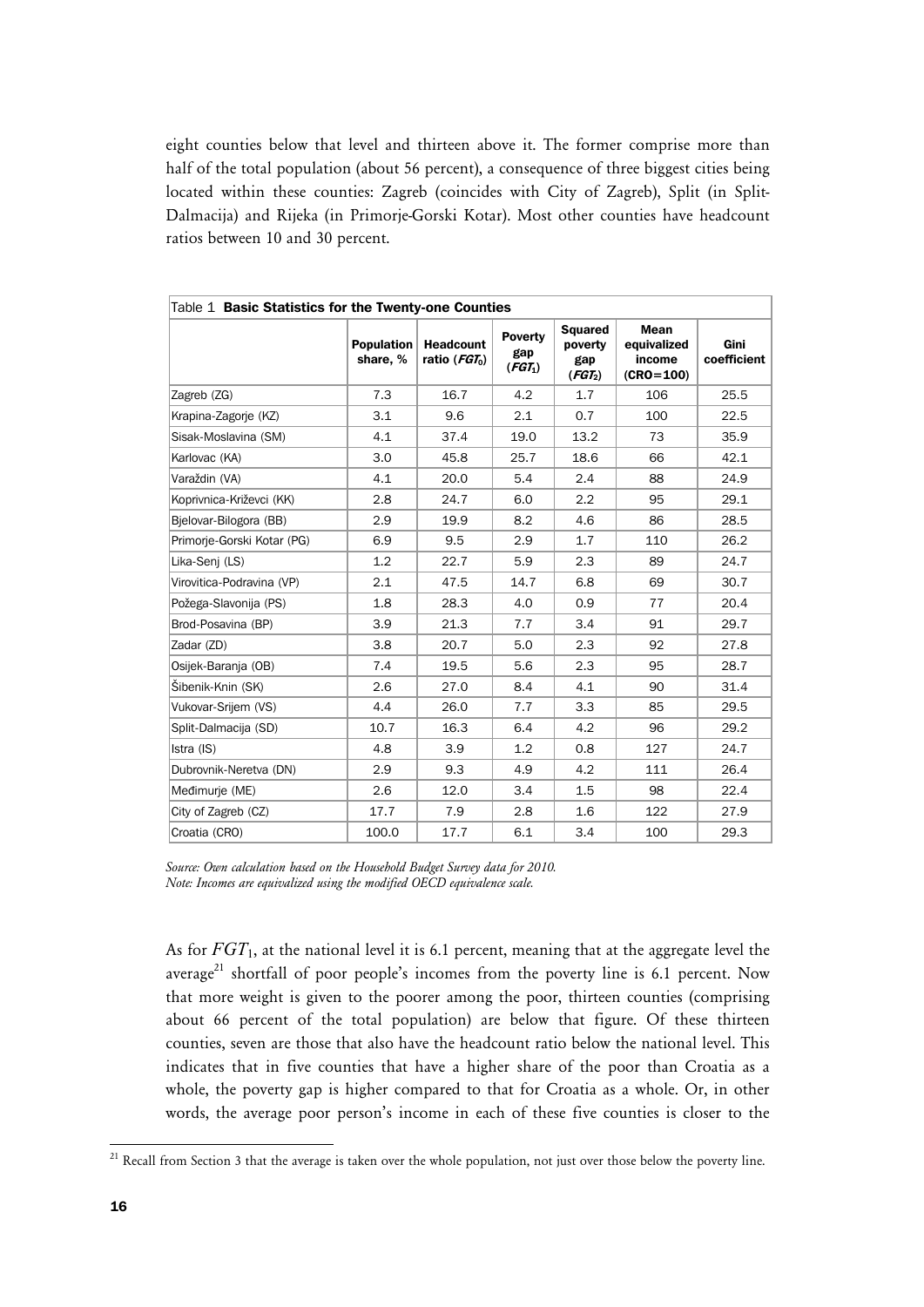poverty line than the income of the average poor person in the whole country. Similarly, using *FGT*2 to measure poverty, one can give even more weight to the poorer among the poor. In this case, in comparison to what we had when *FGT*1 was used, one additional county becomes better ranked than Croatia as a whole.



*Source: Own calculation based on the Household Budget Survey data for 2010.* 

Besides the rerankings of counties relative to the whole of Croatia, induced by switching from one poverty measure to another, there are also many rerankings among counties relative to each other. These are shown in Table 2, where the rankings are made so that lower ranks mean lower poverty. We see that no county is equally ranked by all three poverty measures. Although a number of rerankings, especially small ones, are likely due to imprecision of the estimates, some of them are certainly too big to be explained this way. For instance, Dubrovnik-Neretva is ranked third by  $FGT_0$ , eighth by  $FGT_1$  and eighteenth by *FGT*2. An opposite example is Požega-Slavonija whose rank, upon switching from  $FGT_0$  to  $FGT_1$ , declines from eighteenth to sixth place. This nonrobustness of poverty rankings to switching from one poverty measure to another suggests that the character of poverty is different across counties: the fact that one county has higher poverty than another when poverty is measured by  $FGT_0$  does not necessarily

*Notes: On each panel, the estimates are shown as the heights of the circles. The crosses above and below each of the estimates represent the bounds of a 95-percent confidence interval, based on asymptotic standard errors. Incomes are equivalized using the modified OECD equivalence scale. For full names of the counties, see Table 1.*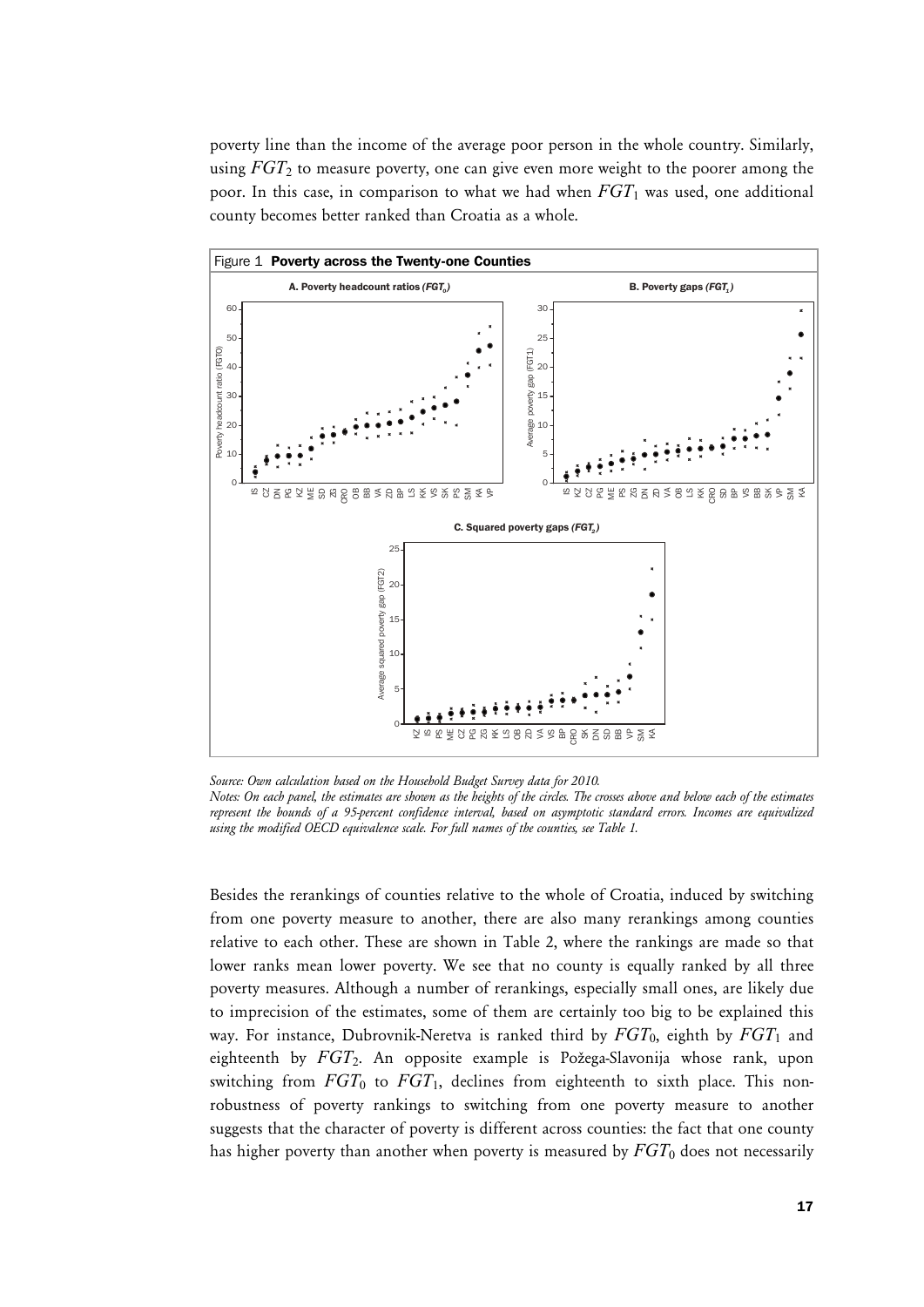| Table 2 Poverty Rankings for Different Poverty Measures |                          |                |                          |
|---------------------------------------------------------|--------------------------|----------------|--------------------------|
|                                                         | Rank by FGT <sub>0</sub> | Rank by FGT1   | Rank by FGT <sub>2</sub> |
| IS.                                                     | $\mathbf{1}$             | $\mathbf{1}$   | $\mathbf{1}$             |
| CZ                                                      | $\overline{2}$           | 3              | 5                        |
| DN                                                      | 3                        | 8              | 18                       |
| PG                                                      | $\overline{4}$           | $\overline{4}$ | 6                        |
| KZ                                                      | 5                        | $\overline{2}$ | $\mathbf{1}$             |
| ME                                                      | $\,$ 6 $\,$              | 5              | $\overline{4}$           |
| SD                                                      | $\overline{7}$           | 15             | 17                       |
| ZG                                                      | 8                        | $\overline{7}$ | $\overline{7}$           |
| CRO                                                     | 9                        | 14             | 15                       |
| 0B                                                      | 10                       | 11             | 10                       |
| BB                                                      | 11                       | 18             | 19                       |
| VA                                                      | 12                       | 10             | 12                       |
| ZD                                                      | 13                       | 9              | 9                        |
| BP                                                      | 14                       | 17             | 14                       |
| $\mathsf{LS}\xspace$                                    | 15                       | 12             | 11                       |
| KK                                                      | 16                       | 13             | 8                        |
| VS                                                      | 17                       | 16             | 13                       |
| SK                                                      | 18                       | 19             | 16                       |
| <b>PS</b>                                               | 19                       | 6              | 3                        |
| SM                                                      | 20                       | 21             | 21                       |
| KA                                                      | 21                       | 22             | 22                       |
| VP                                                      | 22                       | $20\,$         | 20                       |

mean that this is so when the other two measures are used. As we will see later on, this will also affect the results of decomposition of poverty differences into the mean income and inequality components.

*Source: Own calculation based on the Household Budget Survey data for 2010.* 

*Notes: For each of the three poverty measures, rankings are such that the county with the lowest value of the respective poverty measure is ranked as first (rank = 1). Rankings are based on the values of the three poverty measures given in Table 1. The grey-colored cells in the table indicate equal ranking by different poverty measures. For full names of the counties, see Table 1.* 

Concerning the average equivalized income, it varies from 66 percent of the national average in Karlovac to 127 percent in Istra. In 15 counties, populated by about 57 percent of the total population, the average income is below the national level. Expectedly, correlation with each of the poverty measures is negative, as shown in Figure 2. The correlation with the poverty headcount ratio (panel A) is stronger than with the other two measures (panels B and C), suggesting that the average income is better at predicting the share of people below the poverty line than at predicting the average shortfall of incomes from the poverty line, be it squared or not. To this point, note that of all the counties with the mean income below the national mean only two have their headcount ratios below the national level. And all the counties whose mean income is above the national level are also less poor, according to the headcount ratio, than the nation as a whole.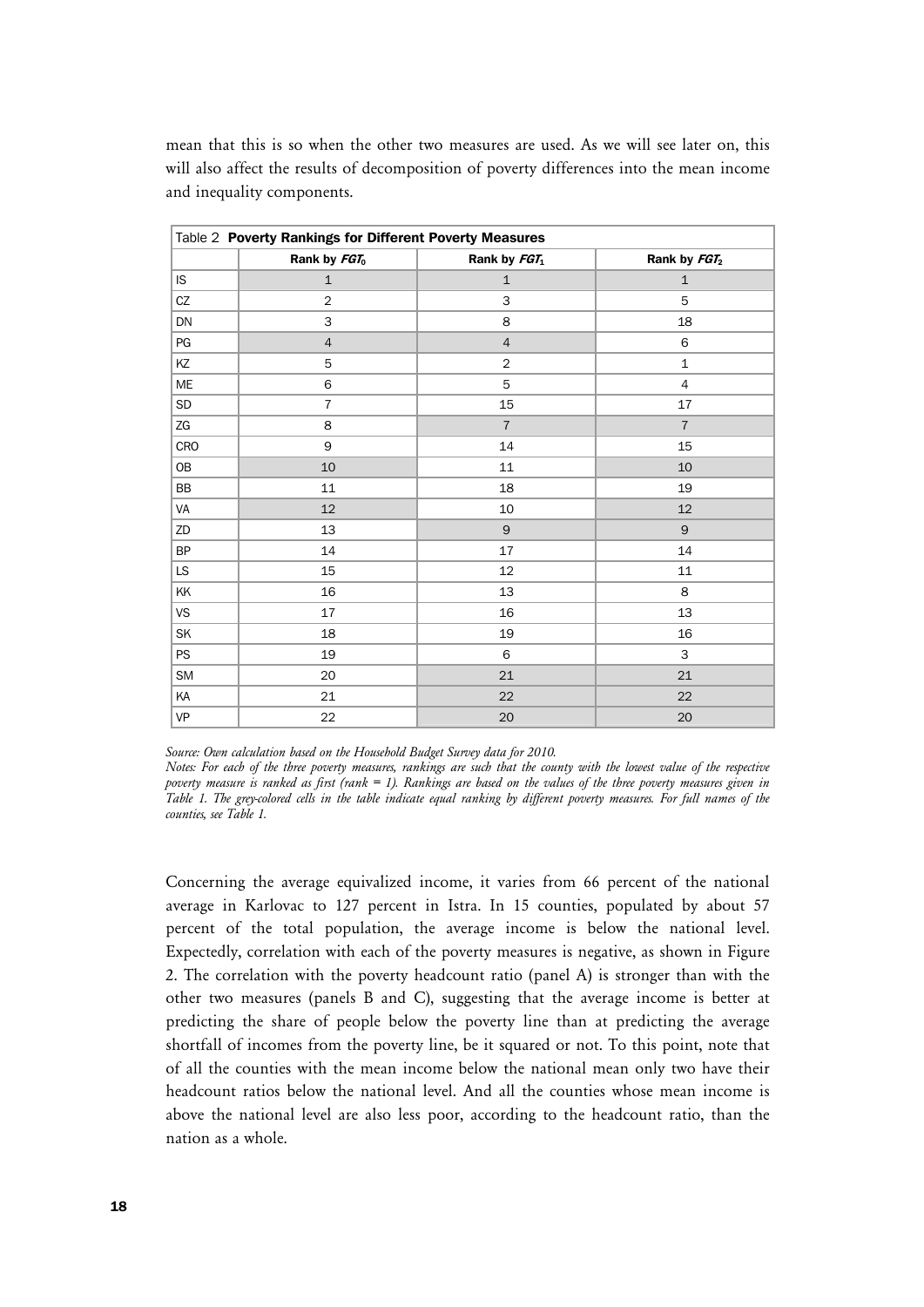

Source: Own calculation based on the Household Budget Survey data for 2010. *Notes: Incomes are equivalized using the modified OECD equivalence scale. The horizontal (vertical) reference line indicates the value of the statistic on the vertical (horizontal) axis for Croatia as a whole. For full names of the counties, see Table 1.* 

As regards income inequality, the Gini coefficient ranges from 20.4 in Požega-Slavonija to 42.1 in Karlovac. For Croatia as a whole, it is 29.3, with fifteen counties having less unequal income distribution. In Figure 3, we observe positive relationships between the Gini coefficient and all three poverty measures, indicating that counties with more unequal income distributions tend to have higher poverty as well. Contrary to what we had in the case of average income, the Gini coefficient is correlated more strongly with *FGT*1 and *FGT*2 than with *FGT*0. In other words, it is better at predicting the average shortfall of incomes from the poverty line than at predicting the share of individuals below the poverty line. The same can be concluded by observing that if poverty is measured by  $FGT_1$  or  $FGT_2$ , almost all the counties with income distribution less unequal than the national distribution are also less poor than the nation as a whole, which is not the case when  $FGT_0$  is used.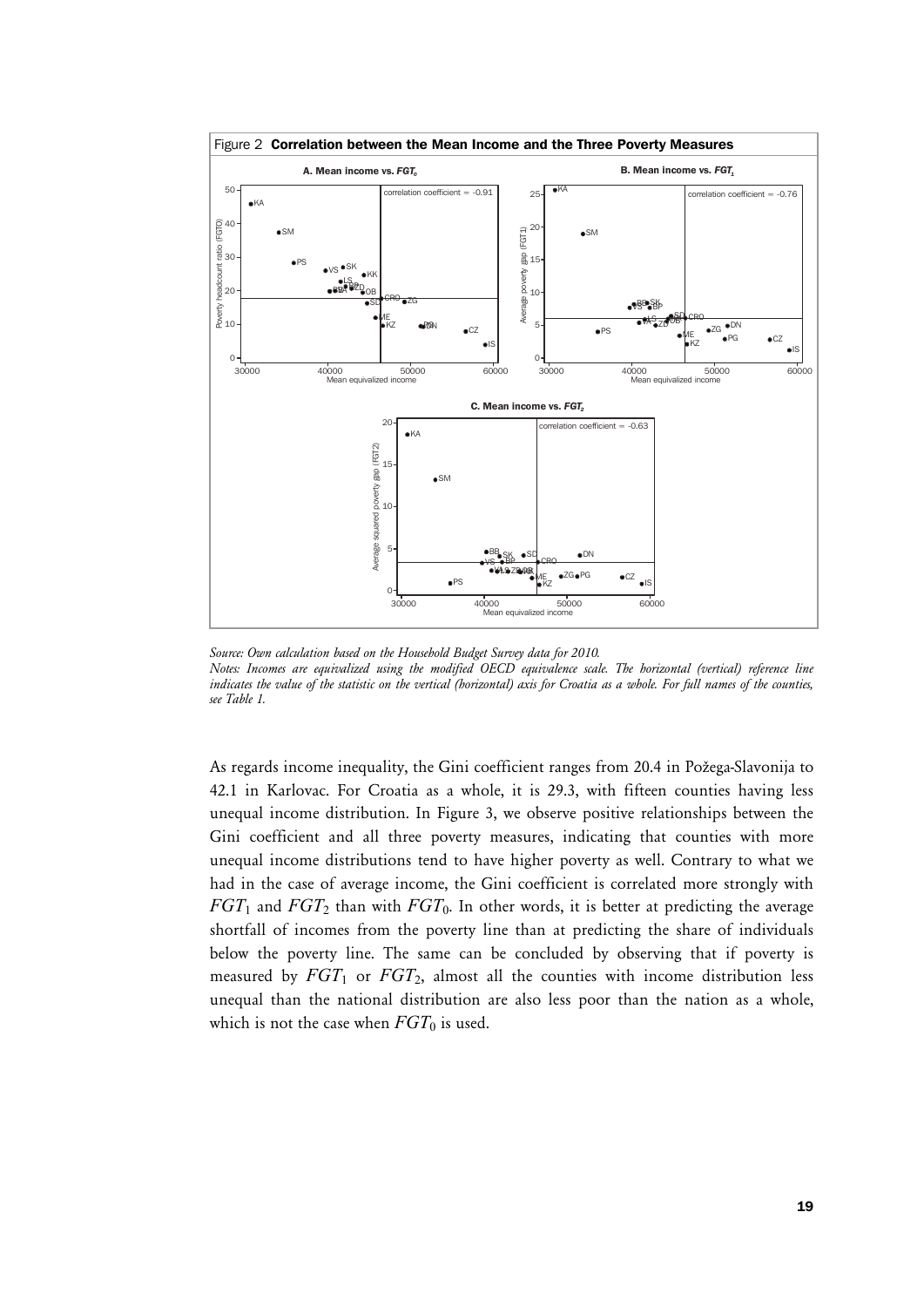

*Source: Own calculation based on the Household Budget Survey data for 2010. Notes: Incomes are equivalized using the modified OECD equivalence scale. The horizontal (vertical) reference line indicates the value of the statistic on the vertical (horizontal) axis for Croatia as a whole. For full names of the counties, see Table 1.* 

# 6 Decomposition Results

In this section we present the results of decompositions of regional poverty differences. For the sake of expositional simplicity, regional decompositions are performed in the following way. Rather than computing the income and inequality effects of regional poverty differences for each pair of counties, which would be cumbersome given that there are 210 pairs, we take Croatia as a whole to be the benchmark "region" and compare each of the twenty-one counties with the national benchmark.<sup>22</sup> In all decompositions, Croatia as a whole will be treated as region 1. Referring to the formulas (13) and (14) from the previous section,  $y<sup>1</sup>$  is the income vector for Croatia as a whole, while  $y^2$  is the vector of incomes for any of the twenty-one counties.

Note that even if we chose to decompose the poverty differences between each pair of counties, it would nevertheless be warranted to complement such analysis with what we actually do here. The reason is that the approach we have chosen seems to be more policy relevant, for it provides one with evidence which may be of help while deciding on

1

 $22$  The results of 210 pairwise decompositions are available upon request.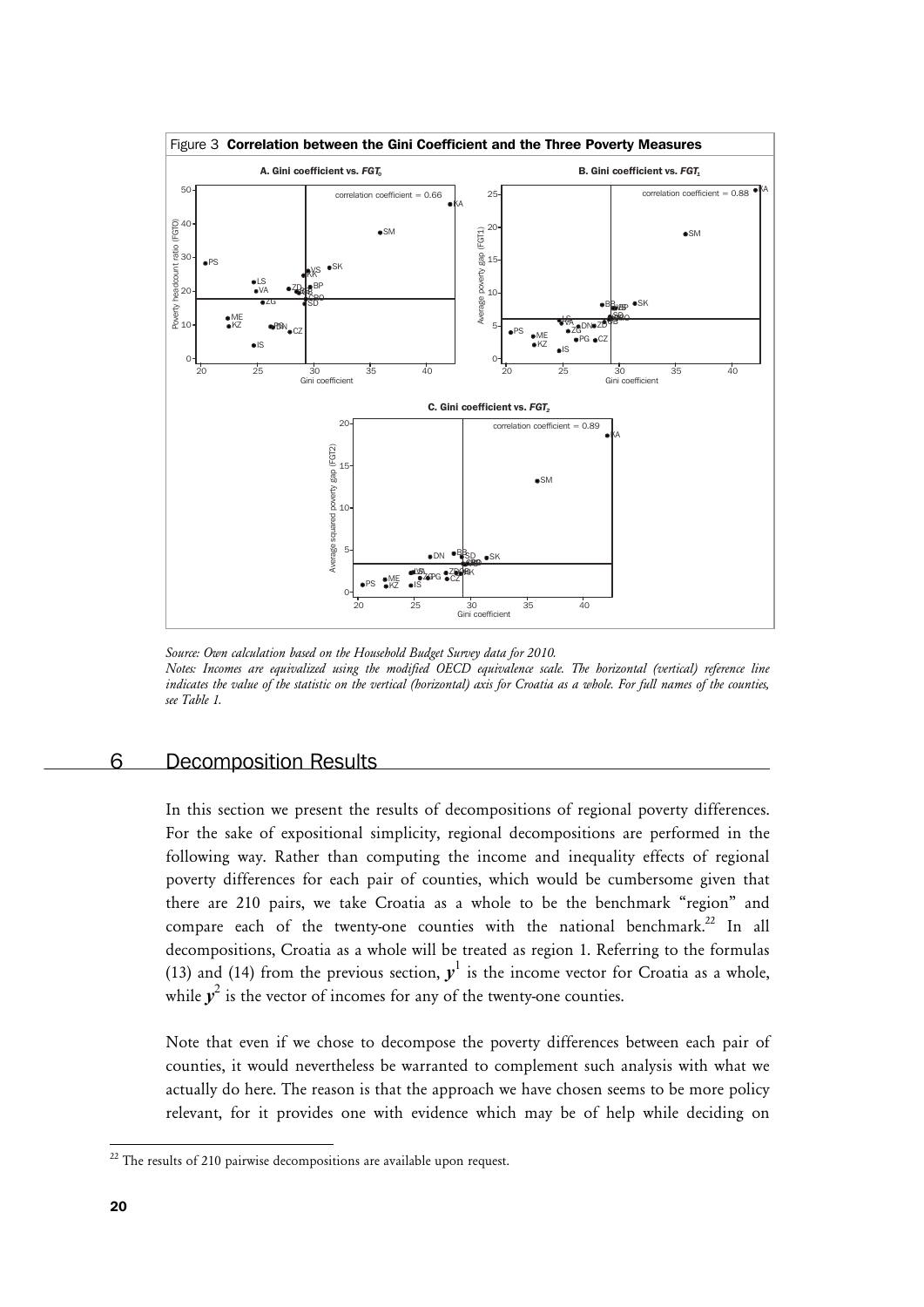whether some region-specific policies for poverty reduction would be more purposeful than policies designed for the whole country.

# 6.1 Results for the Headcount Poverty

We first present the results for the case where poverty is measured by the headcount ratio, *FGT*0. The estimates of poverty differences, along with the income and inequality contributions are given in Table 3 and graphed in Figure 4.

| Table 3 Decomposition Results for the Headcount Ratio |                                                 |                                            |                                                       |
|-------------------------------------------------------|-------------------------------------------------|--------------------------------------------|-------------------------------------------------------|
|                                                       | <b>Total poverty difference</b><br>$(\Delta P)$ | <b>Income contribution</b><br>$\mathcal G$ | <b>Inequality contribution</b><br>$\boldsymbol{\eta}$ |
| Istra (IS)                                            | $-13.8$                                         | $-7.8$                                     | $-6.0$                                                |
| City of Zagreb (CZ)                                   | $-9.9$                                          | $-6.6$                                     | $-3.3$                                                |
| Dubrovnik-Neretva (DN)                                | $-8.4$                                          | $-4.1$                                     | $-4.3$                                                |
| Primorie-Gorski Kotar (PG)                            | $-8.2$                                          | $-3.1$                                     | $-5.1$                                                |
| Krapina-Zagorje (KZ)                                  | $-8.1$                                          | $-0.1$                                     | $-8.0$                                                |
| Međimurje (ME)                                        | $-5.7$                                          | 0.4                                        | $-6.1$                                                |
| Split-Dalmacija (SD)                                  | $-1.4$                                          | 1.5                                        | $-2.9$                                                |
| Zagreb (ZG)                                           | $-1.0$                                          | $-2.2$                                     | 1.2                                                   |
| Osijek-Baranja (OB)                                   | 1.7                                             | 1.5                                        | 0.2                                                   |
| Bielovar-Bilogora (BB)                                | 2.2                                             | 4.6                                        | $-2.4$                                                |
| Varaždin (VA)                                         | 2.3                                             | 6.8                                        | $-4.5$                                                |
| Zadar (ZD)                                            | 3.0                                             | 4.6                                        | $-1.6$                                                |
| Brod-Posavina (BP)                                    | 3.5                                             | 2.5                                        | 1.0                                                   |
| Lika-Senj (LS)                                        | 5.0                                             | 6.1                                        | $-1.1$                                                |
| Koprivnica-Križevci (KK)                              | 7.0                                             | 3.0                                        | 4.0                                                   |
| Vukovar-Srijem (VS)                                   | 8.2                                             | 6.9                                        | 1.3                                                   |
| Šibenik-Knin (SK)                                     | 9.2                                             | 5.5                                        | 3.7                                                   |
| Požega-Slavonija (PS)                                 | 10.6                                            | 17.4                                       | $-6.8$                                                |
| Sisak-Moslavina (SM)                                  | 19.7                                            | 14.0                                       | 5.7                                                   |
| Karlovac (KA)                                         | 28.0                                            | 19.0                                       | 9.0                                                   |
| Virovitica-Podravina (VP)                             | 29.8                                            | 23.8                                       | 6.0                                                   |

*Source: Own calculation based on the Household Budget Survey data for 2010.* 

*Notes: Decomposition is based on the Shapley value approach, using formulas (13) and (14), where the poverty measure* P is the headcount ratio (FGT<sub>0</sub>). Incomes are equivalized using the modified OECD equivalence scale. Boldface figures are *statistically different from zero at the 5 percent level; statistical significance is assessed based on asymptotic standard errors.* 

To illustrate how the estimated figures should be interpreted, let us take the City of Zagreb as an example. The City of Zagreb is the nation's capital and a county itself. With the mean income 22 percent above the national level, it is one of the most affluent counties; there is only one county, namely Istra, with higher mean income. As far as income inequality is concerned, the Gini coefficient of 27.9 is below the one for Croatia as a whole, and in comparison to the Ginis for all the twenty-one counties, 27.9 is the median value. The figure -9.9 in Table 3 means that the headcount ratio is 9.9 percentage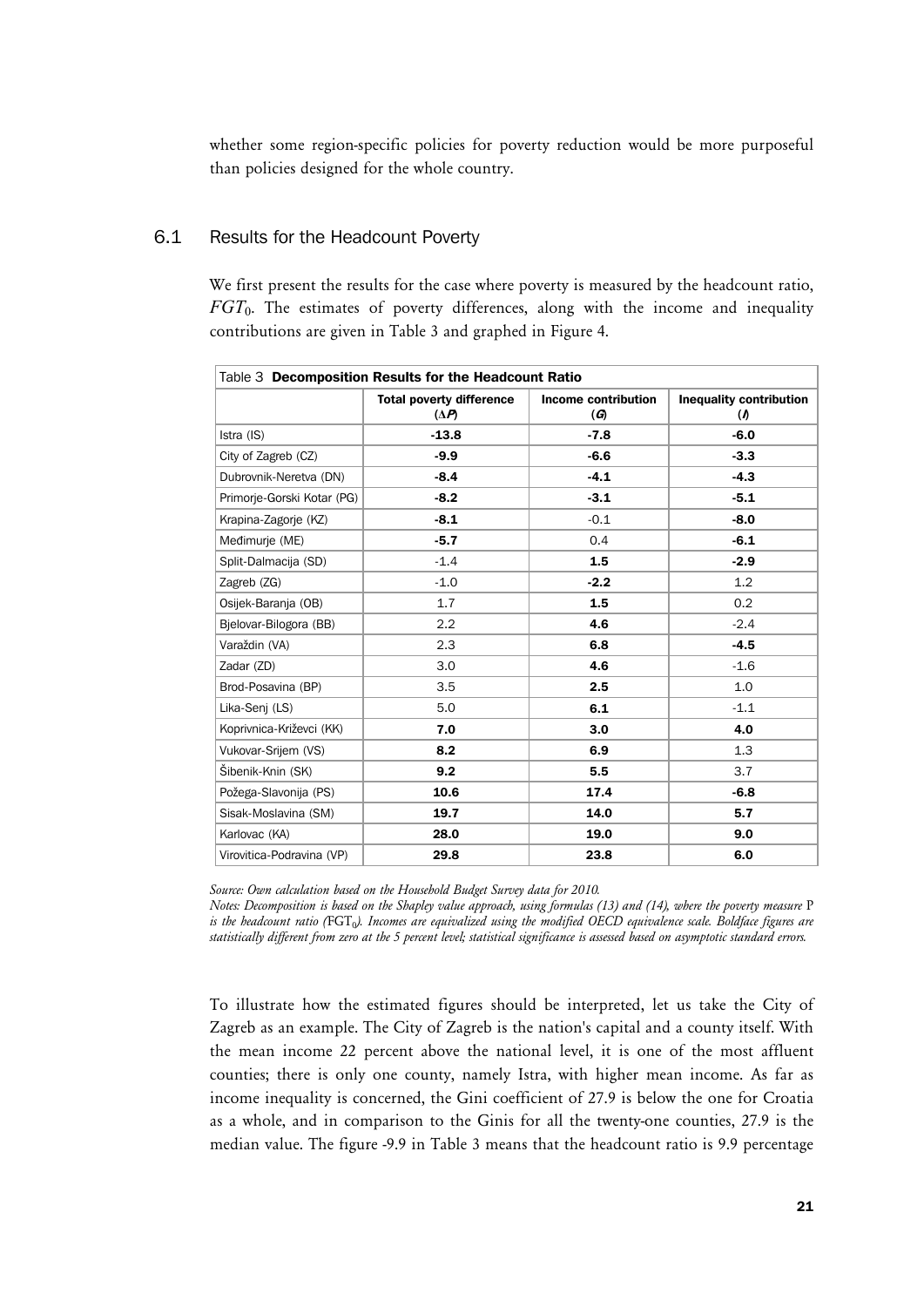points lower in the City of Zagreb than at the national level. This total difference in poverty is decomposed into the income and inequality contributions, equal to -6.6 and -3.3, respectively. In Table 4, we show exactly how these two figures are computed.



*Source: Own calculation based on the Household Budget Survey data for 2010.* 

*Notes: Decomposition is based on the Shapley value approach, using formulas (13) and (14), where the poverty measure* P *is the headcount ratio* (FGT0)*. Incomes are equivalized using the modified OECD equivalence scale. For full names of the counties, see Table 1.* 

| Table 4 Calculating the Income and Inequality Contributions |                                  |                                     |                                                  |
|-------------------------------------------------------------|----------------------------------|-------------------------------------|--------------------------------------------------|
|                                                             | Reference:<br>Croatia as a whole | Reference:<br><b>City of Zagreb</b> | Shapley value approach                           |
|                                                             | (i)                              | (ii)                                | (iii)                                            |
| Total poverty difference                                    | $AP = -9.9$                      | $AP = -9.9$                         | $AP = -9.9$                                      |
| Income contribution                                         | $G_1 = -6.4$                     | $G_2 = -6.8$                        | $G = 0.5 \cdot (-6.4) + 0.5 \cdot (-6.8) = -6.6$ |
| Inequality contribution                                     | $h = -3.1$                       | $h = -3.5$                          | $I = 0.5 \cdot (-3.1) + 0.5 \cdot (-3.5) = -3.3$ |

*Source: Own calculation based on the Household Budget Survey data for 2010.* 

If one takes the whole country as the reference (column (i)), applying formulas (4) and (5) gives, respectively,  $G_1$  = -6.4 (income effect) and  $I_1$  = -3.1 (inequality effect).  $G_1$  = -6.4  $(I_1 = -3.1)$  is interpreted as follows: if income inequality (the mean income) in the City of Zagreb rose (fell) to the level for Croatia as a whole, holding at the same time the mean income (income inequality) unchanged, the headcount ratio would be 6.4 (3.1) percentage points lower for the City of Zagreb than for the whole country. One can analogously interpret  $G_2$  = -6.8 and  $I_2$  = -3.5 (column (ii)), obtained using formulas (6) and (7), respectively. In column (iii), the Shapley value-based income effect  $G = -6.6$  is obtained by averaging *G*1 and *G*2 (formula (9)), and the Shapley value-based inequality effect  $I = -3.3$  by averaging  $I_1$  and  $I_2$  (formula (10)). The effects are of the same sign – both are negative – meaning that they reinforce one another in reducing the headcount ratio in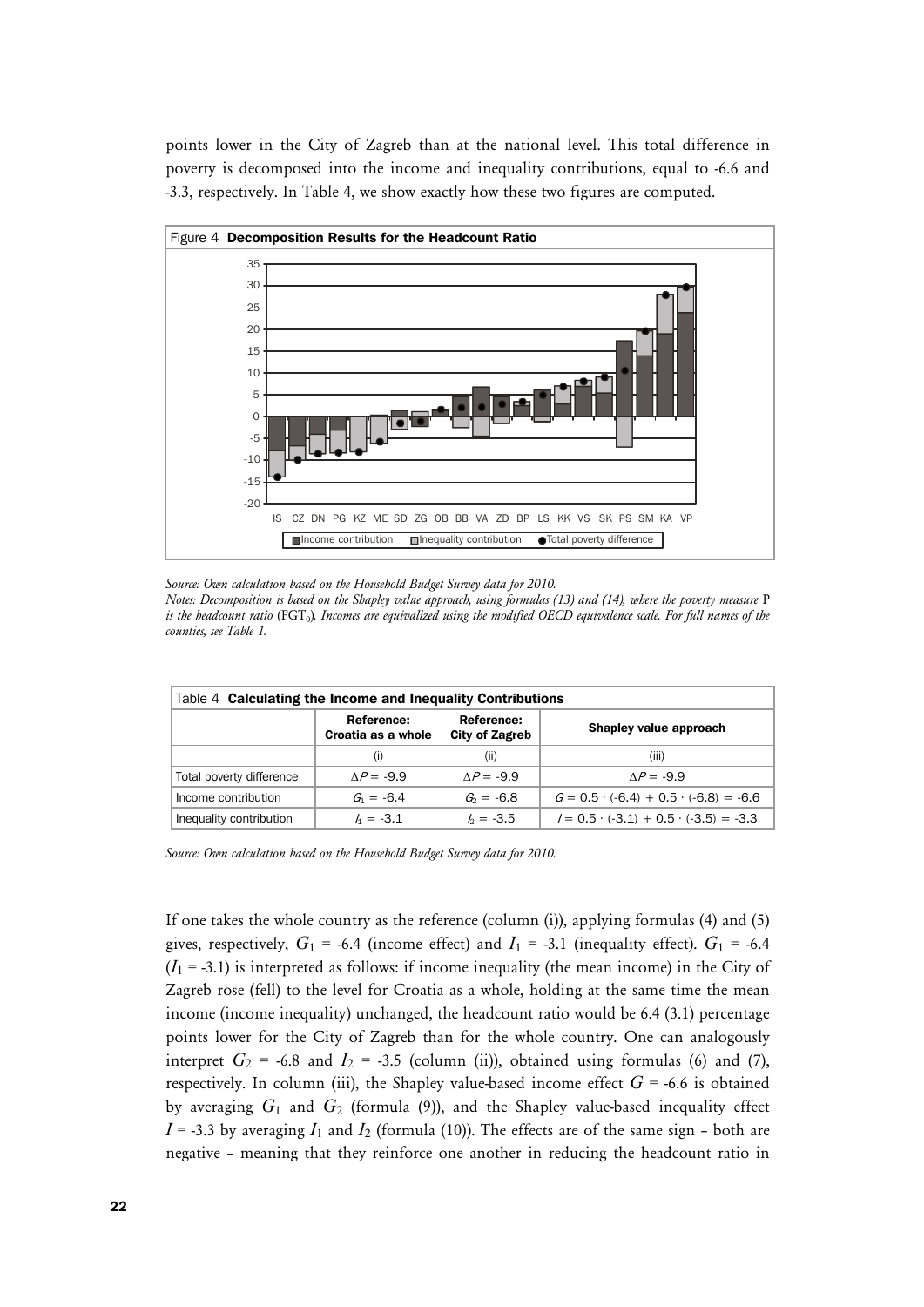the City of Zagreb below that for the entire country. In a qualitative sense, this result was expected and could have been predicted on the basis of Table 1: the mean income is notably higher and the Gini coefficient is lower in the City of Zagreb than in Croatia as a whole.

Another example of a county where the two effects reinforce each other is Karlovac. Here, however, both the income and inequality effects are positive, equal to 19 and 9 percentage points, respectively, so that the total excess of the headcount ratio in Karlovac over the national one is 28 percentage points. Again, such a result could have been guessed by referring to Table 1 which shows that Karlovac has lower mean income and more unequal income distribution than the nation as a whole.

Finally, take the example of Požega-Slavonija where the effects work against each other: the headcount ratio in this county would be 17.4 percentage points above the national level if there were no inequality effect of the opposite sign which partly offsets the income effect. On net, the two effects yield the headcount ratio for Požega-Slavonija which is 10.6 percentage points higher than that for Croatia as a whole. Again, since the mean income in this county is lower than the national mean income and its income distribution is more unequal than that for the entire country (see Table 1), it comes as no surprise that the income and inequality effects work against one another.

In Table 3 and Figure 4, counties are ordered from the least poor to the poorest. The total poverty difference, relative to Croatia as a whole, ranges from -13.8 for Istra as the least poor county to 29.8 for the poorest county, Virovitica-Podravina. Only differences greater than 5 percentage points in absolute value – thirteen out of twenty-one – are statistically different from zero at the 5 percent level. Regarding the income and inequality effects, note first that in most decompositions (thirteen out of twenty-one) the two effects have the same sign. This is more pronounced if we consider only the cases in which both effects are statistically different from zero: out of eleven such cases, in eight the effects are of the same sign. Among these eight cases, four are the least poor counties (Istra, City of Zagreb, Dubrovnik-Neretva, Primorje-Gorski Kotar, Krapina-Zagorje), three are the poorest counties (Sisak-Moslavina, Karlovac, Virovitica-Podravina), with only one between the extremes (Koprivnica-Križevci). This indicates that the income and inequality effects tend to reinforce one another, rather than operating in opposite directions, especially in most and least poor counties. A reason for this pattern lies in negative correlation between the mean income and inequality: on average, poorer counties have also more unequal income distributions.<sup>23</sup> Counties where the two effects are of opposite signs tend to be those with poverty levels that are not significantly different from the national level (e.g., Split-Dalmacija, Zagreb, Bjelovar-Bilogora, Varaždin): obviously enough, statistically significant income and inequality effects must operate against each other to yield an insignificant total poverty difference.

 $\overline{a}$ 

 $23$  Kolenikov and Shorrocks (2005), who decomposed poverty differences between Russian regions, found the opposite: poorer regions tend to have lower inequality.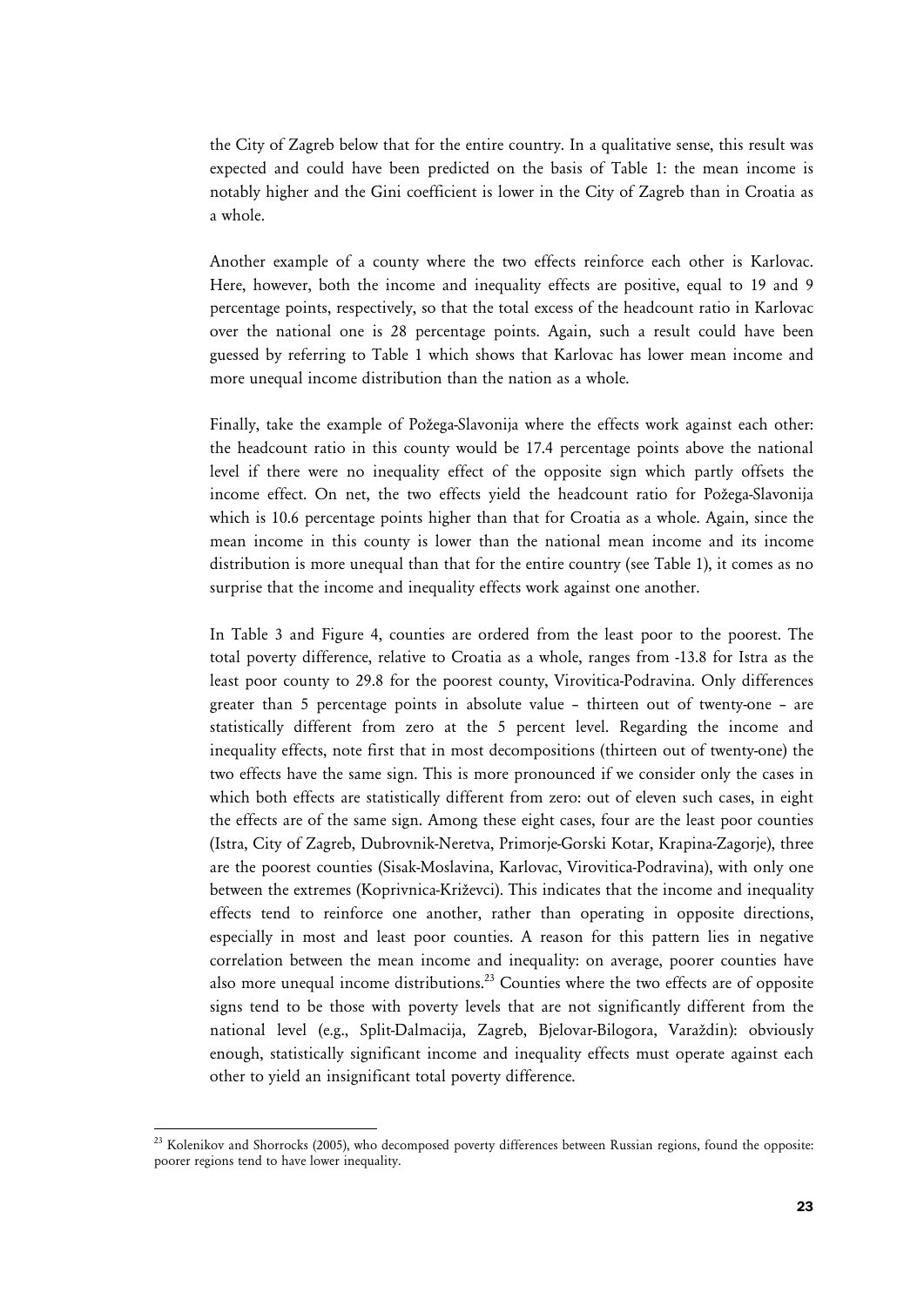Comparing the absolute values of the two effects, we observe that in most cases (fifteen out of twenty-one) the income effect dominates the inequality effect. Of the six counties for which the opposite holds, that is, where the inequality effect dominates, five of them are less poor than Croatia as a whole. In addition, among the fifteen counties where the income effect dominates, dominance is on average greater for poorer counties. This is in accordance with the fact that the negative correlation between  $FGT_0$  and the average income (Figure 2, panel A) is stronger than the positive correlation between  $FGT_0$  and the Gini coefficient (Figure 3, panel A). Another way to show this is by plotting total poverty change against the income and inequality contributions. Figure 5 shows that positive correlation with the total poverty change with the income contribution (panel A) is higher than with the inequality contribution (panel B). Thus, when poverty is measured by the headcount ratio, regional differences in the mean income are better than regional inequality differences at predicting poverty differences.



*Source: Own calculation based on the Household Budget Survey data for 2010. Notes: Incomes are equivalized using the modified OECD equivalence scale. For full names of the counties, see Table 1.* 

One can conclude that when poverty is measured by the headcount ratio, that is, by the proportion of population below the poverty line, the income contribution to total poverty differences generally dominates the inequality contribution. Although there are cases in which the inequality contribution is dominant, those are rather rare. This result seems to confirm to some extent the conventional intuition that the main determinant of poverty in a region within a country is that region's average income as an indicator of the average living standard. However, despite the domination of the income contribution, the size of the inequality contribution is not small enough to be neglected. In most of the twenty-one counties, the contribution of inequality to the difference in their poverty relative to national poverty is of a significant magnitude. Moreover, there seems to exist a clear pattern: counties with higher average income also tend to have more equal income distribution.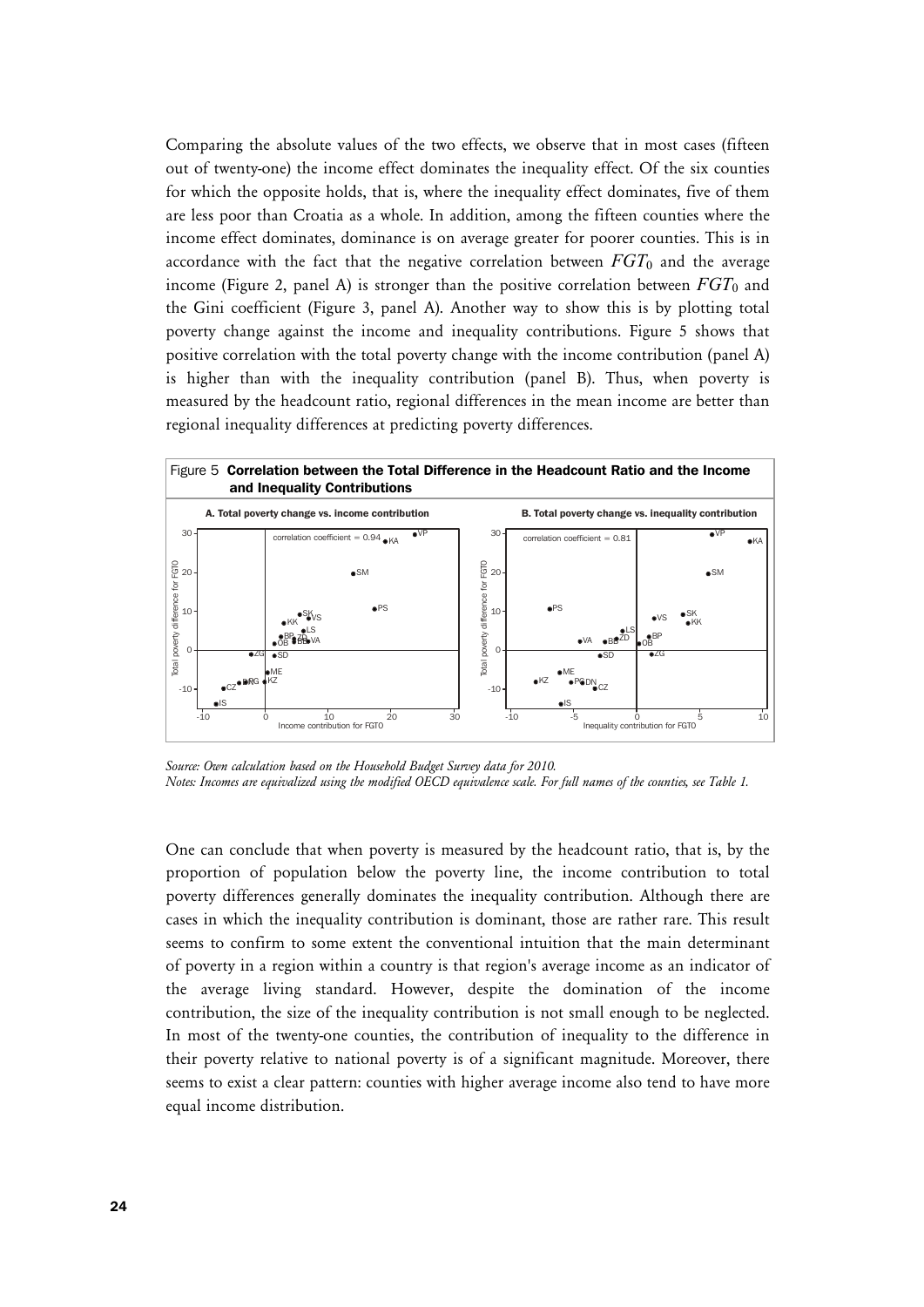# 6.2 Results for the Poverty Gap

After decomposing differences in the headcount ratio  $(FGT_0)$ , here we perform decomposition of the poverty gap (*FGT*1). The estimates are displayed in Table 5 and Figure 6. Interpretation of the figures follows the logic explained in Table 4, the only difference being that here poverty is measured by  $FGT_1$  instead of by  $FGT_0$ .

| Table 5 Decomposition Results for the Poverty Gap |                                                 |                                     |                                                         |
|---------------------------------------------------|-------------------------------------------------|-------------------------------------|---------------------------------------------------------|
|                                                   | <b>Total poverty difference</b><br>$(\Delta P)$ | Income contribution<br>$\mathcal G$ | <b>Inequality contribution</b><br>$\boldsymbol{\theta}$ |
| Istra (IS)                                        | $-4.9$                                          | $-1.8$                              | $-3.2$                                                  |
| Krapina-Zagorje (KZ)                              | $-4.0$                                          | 0.0                                 | $-4.0$                                                  |
| City of Zagreb (CZ)                               | $-3.3$                                          | $-1.7$                              | $-1.6$                                                  |
| Primorie-Gorski Kotar (PG)                        | $-3.2$                                          | $-0.9$                              | $-2.3$                                                  |
| Međimurje (ME)                                    | $-2.7$                                          | 0.2                                 | $-2.8$                                                  |
| Požega-Slavonija (PS)                             | $-2.1$                                          | 3.7                                 | $-5.9$                                                  |
| Zagreb (ZG)                                       | $-1.9$                                          | $-0.7$                              | $-1.2$                                                  |
| Dubrovnik-Neretva (DN)                            | $-1.2$                                          | $-0.9$                              | $-0.3$                                                  |
| Zadar (ZD)                                        | $-1.1$                                          | 1.1                                 | $-2.2$                                                  |
| Varaždin (VA)                                     | $-0.7$                                          | 1.6                                 | $-2.3$                                                  |
| Osijek-Baranja (OB)                               | $-0.5$                                          | 0.7                                 | $-1.2$                                                  |
| Lika-Senj (LS)                                    | $-0.2$                                          | 1.6                                 | $-1.8$                                                  |
| Koprivnica-Križevci (KK)                          | $-0.1$                                          | 0.7                                 | $-0.8$                                                  |
| Split-Dalmacija (SD)                              | 0.3                                             | 0.4                                 | $-0.1$                                                  |
| Brod-Posavina (BP)                                | 1.5                                             | 1.3                                 | 0.2                                                     |
| Vukovar-Srijem (VS)                               | 1.6                                             | 2.3                                 | $-0.7$                                                  |
| Bielovar-Bilogora (BB)                            | 2.1                                             | 1.8                                 | 0.3                                                     |
| Šibenik-Knin (SK)                                 | 2.3                                             | 1.5                                 | 0.8                                                     |
| Virovitica-Podravina (VP)                         | 8.6                                             | 7.6                                 | 1.0                                                     |
| Sisak-Moslavina (SM)                              | 12.8                                            | 5.1                                 | 7.7                                                     |
| Karlovac (KA)                                     | 19.6                                            | 7.6                                 | 12.0                                                    |

*Source: Own calculation based on the Household Budget Survey data for 2010.* 

*Notes: Decomposition is based on the Shapley value approach, using formulas (13) and (14), where the poverty measure* P is the poverty gap (FGT<sub>1</sub>). Incomes are equivalized using the modified OECD equivalence scale. Boldface figures are *statistically different from zero at the 5 percent level; statistical significance is assessed based on asymptotic standard errors.* 

As already noted in Section 4, when we switch from  $FGT_0$  to  $FGT_1$ , many counties change their poverty ranking relative to the national benchmark, as well as relative to one another. While in the case of  $FGT_0$  eight counties were less poor than the nation as a whole, now that poverty is measured by  $FGT_1$  there are thirteen such counties. Seven of them are the same counties as in the case of *FGT*0 (Istra, Krapina-Zagorje, City of Zagreb, Primorje-Gorski Kotar, Međimurje, Zagreb, Dubrovnik-Neretva), while the remaining six are "newcomers" (Požega-Slavonija, Zadar, Varaždin, Osijek-Baranja, Lika-Senj, Koprivnica-Križevci). Of these six, five are only insignificantly poorer than the entire country, just as they were so in the case of  $FGT_0$  (the only exception being Koprivnica-Križevci). The only newcomer county that is now significantly poorer than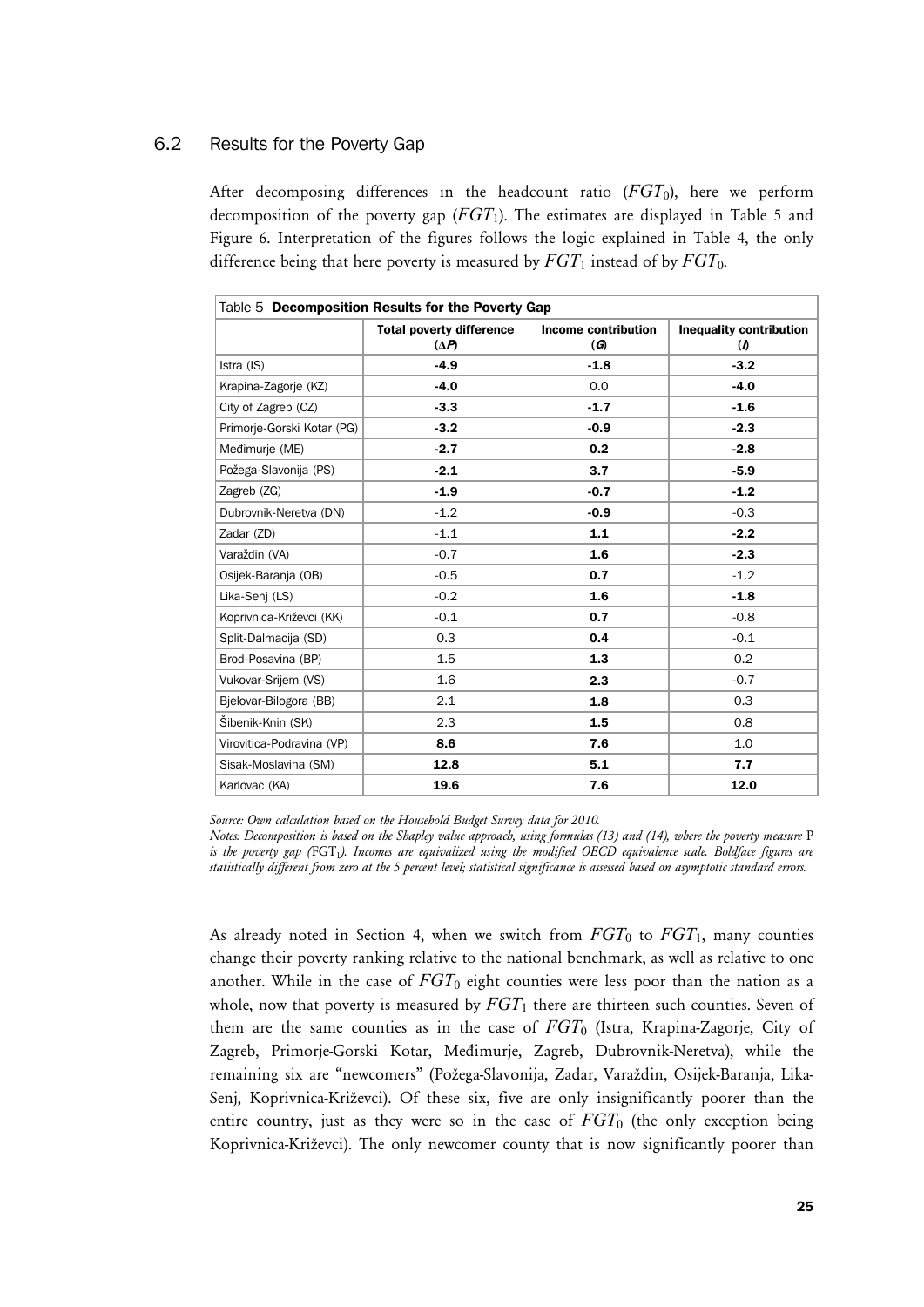the national benchmark is Požega-Slavonija. It changes rank from eighteen to six, that is, advances from the group of poorest to the group of least poor counties. There is only one county, Split-Dalmacija, that becomes poorer than Croatia as a whole, though not significantly so.



*Source: Own calculation based on the Household Budget Survey data for 2010. Notes: Decomposition is based on the Shapley value approach, using formulas (13) and (14), where the poverty measure* P is the poverty gap (FGT<sub>1</sub>). Incomes are equivalized using the modified OECD equivalence scale. For full names of the *counties, see Table 1.* 

Considering the estimates of the income and inequality effects, note first that the income component for each of the counties is proportional to its value in the benchmark where poverty was measured by *FGT*0. Indeed, in Figure 7 (panel A), where income contributions for *FGT*0 are plotted against those for *FGT*1, the coefficient of correlation is very high, 0.97. Regressing the income contribution for  $FGT_0$  on the income contribution for  $FGT_1$ , the slope coefficient is slightly greater than three (3.07), and the intercept is very close to zero, showing that the factor of proportionality between the two income components is about three. In the case of the inequality component, correlation is lower, 0.80 (Figure 7, panel B). This suggests that upon switching from  $FGT_0$  to *FGT*1, the inequality contributions change on average relatively more than the income contributions, so much so that we now have more counties where the inequality contribution dominates in absolute value the income contribution. While in the case of *FGT*0 there were only six such counties, now that we have switched to *FGT*1 there are thirteen out of twenty-one. Thus, one can conclude that by using  $FGT_1$  instead of  $FGT_0$ , that is, by giving more weight to the poorer among the poor, the inequality contribution to regional poverty differences becomes on average more important than the income contribution. This is expected since, as we already showed, the Gini coefficient is correlated more strongly with  $FGT_0$  (Figure 2, panel B) than with  $FGT_1$  (Figure 3, panel B).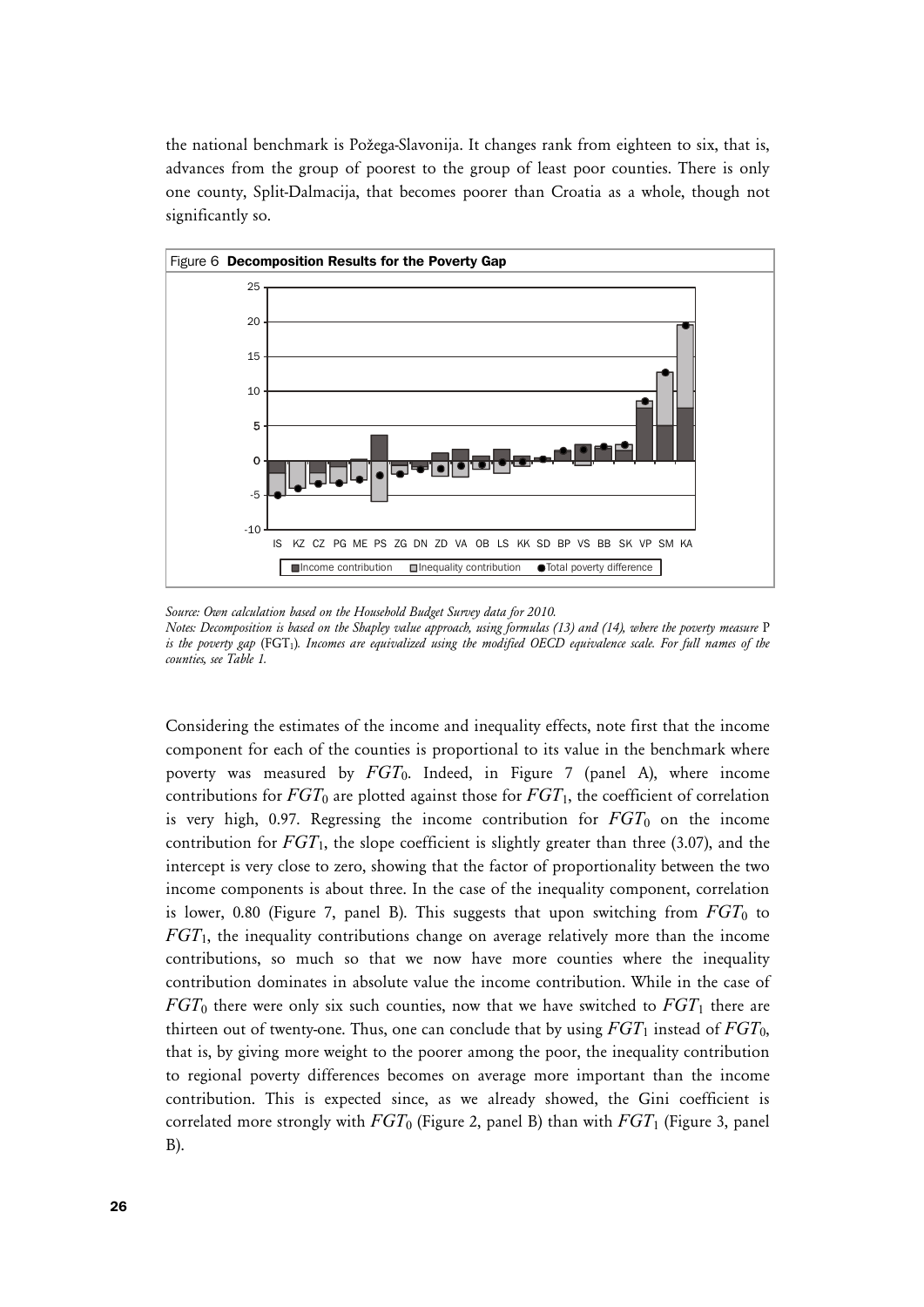

*Source: Own calculation based on the Household Budget Survey data for 2010. Notes: Incomes are equivalized using the modified OECD equivalence scale. For full names of the counties, see Table 1.* 

Regarding the signs of the income and inequality contributions, they are generally preserved. The sign of the income contribution must be preserved by definition, for if a county's mean income is below (above) the national mean income, the income component will be positive (negative), irrespective of the poverty measure used. This need not be so for the inequality contribution. However, in our case we observe sign reversals only in cases where the inequality contribution for  $FGT_0$  or that for  $FGT_1$  (or both) is not statistically different from zero.

# 6.3 Results for the Squared Poverty Gap

The last poverty measure we consider is the squared poverty gap, *FGT*2, which assigns even more weight to the poorer among the poor than *FGT*1. As we said in Section 3, unlike *FGT*<sub>0</sub> which accounts only for the proportion of the population below the poverty line, and unlike *FGT*1 for which only the average relative shortfall of incomes from the poverty line is important,  $FGT_2$  is sensitive to inequality of incomes below the poverty line. In Figure 8, which shows the Gini coefficients among the poor, we see that inequality of incomes below the poverty line is lowest in Požega-Slavonija (6.4) and highest in Dubrovnik-Neretva (47.0). These values depart substantially from those for the whole distribution, displayed in the last column of Table 1. Given this fact, one can reasonably expect the poverty ranking of Požega-Slavonija to significantly improve and that of Dubrovnik-Neretva to worsen now that poverty is measured by  $FGT_2$  as a measure which accounts for inequality among the poor.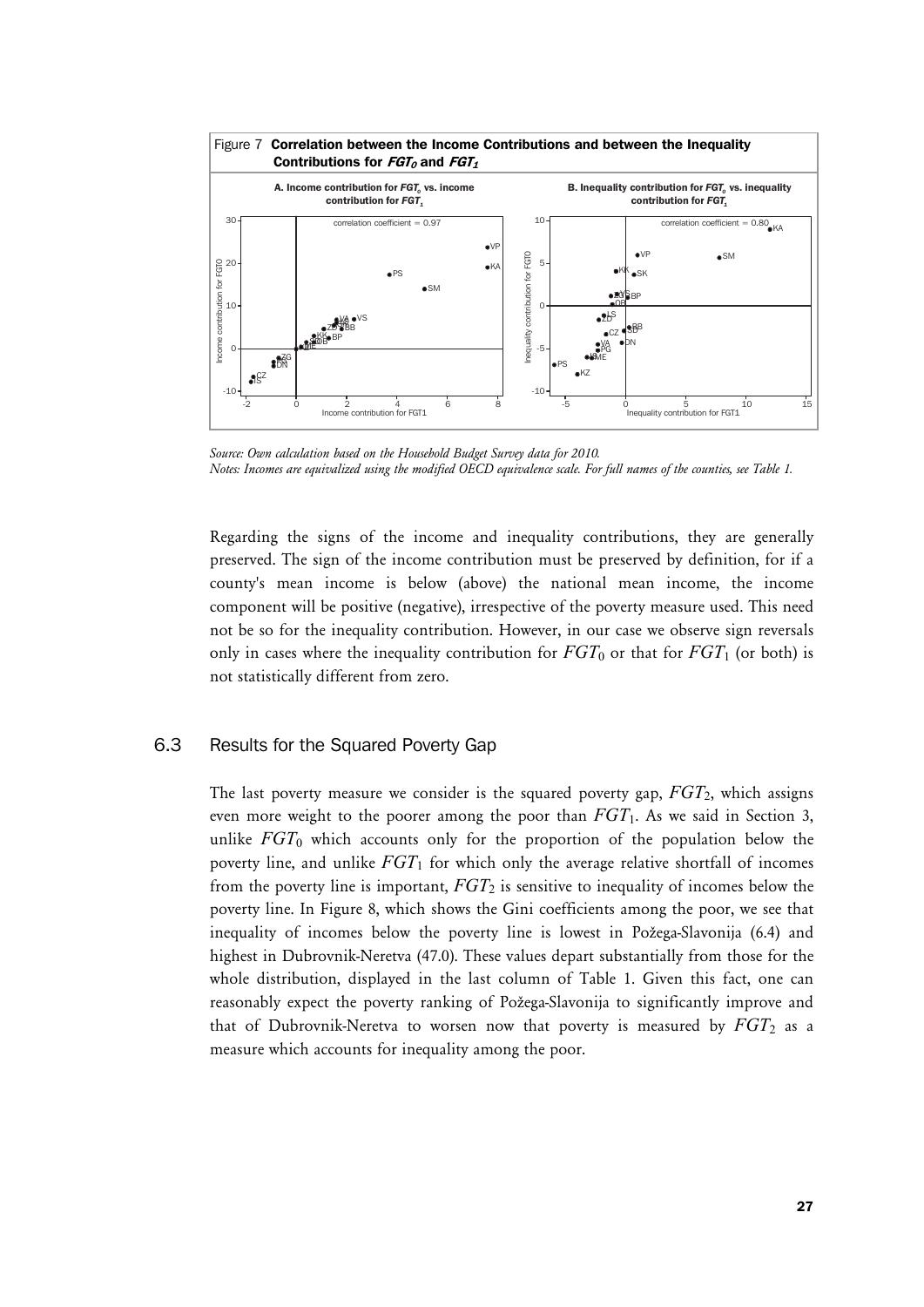

*Source: Own calculation based on the Household Budget Survey data for 2010. Notes: Incomes are equivalized using the modified OECD equivalence scale. For full names of the counties, see Table 1.* 

The estimates of the total poverty differences and the income and inequality contributions are given in Table 6 and Figure 9. In comparison to what we had when poverty was measured by  $FGT_1$ , the number of counties that are less poor than Croatia as a whole does not change: there are again thirteen such counties, five more than when  $FGT_0$  was used to measure poverty. However, while in the case of  $FGT_1$  seven total poverty differences were statistically different from zero, now there are twelve of them. There are again many rerankings, and some of them are quite remarkable. For example, Dubrovnik-Neretva, which was less poor than the nation as a whole according to both *FGT*0 and *FGT*1, now becomes poorer than the total population, though not significantly so. The worse ranking is a direct consequence of the nature of poverty in this county: in comparison to the whole country, it has a lower share of people below the poverty line, but incomes of the poor are much more unequally distributed. The example of Požega-Slavonija should be mentioned again. This county was the fourth poorest county according to *FGT*0, then it became the sixth among the least poor counties upon switching from  $FGT_0$  to  $FGT_1$ , and now its ranking is improved even more: according to *FGT*2, only Istra and Krapina-Zagorje are less poor. This indicates that the nature of poverty in Požega-Slavonija is such that there are relatively many people below the poverty line, but their incomes do not fall very much short of the poverty line, and inequality among the poor is low.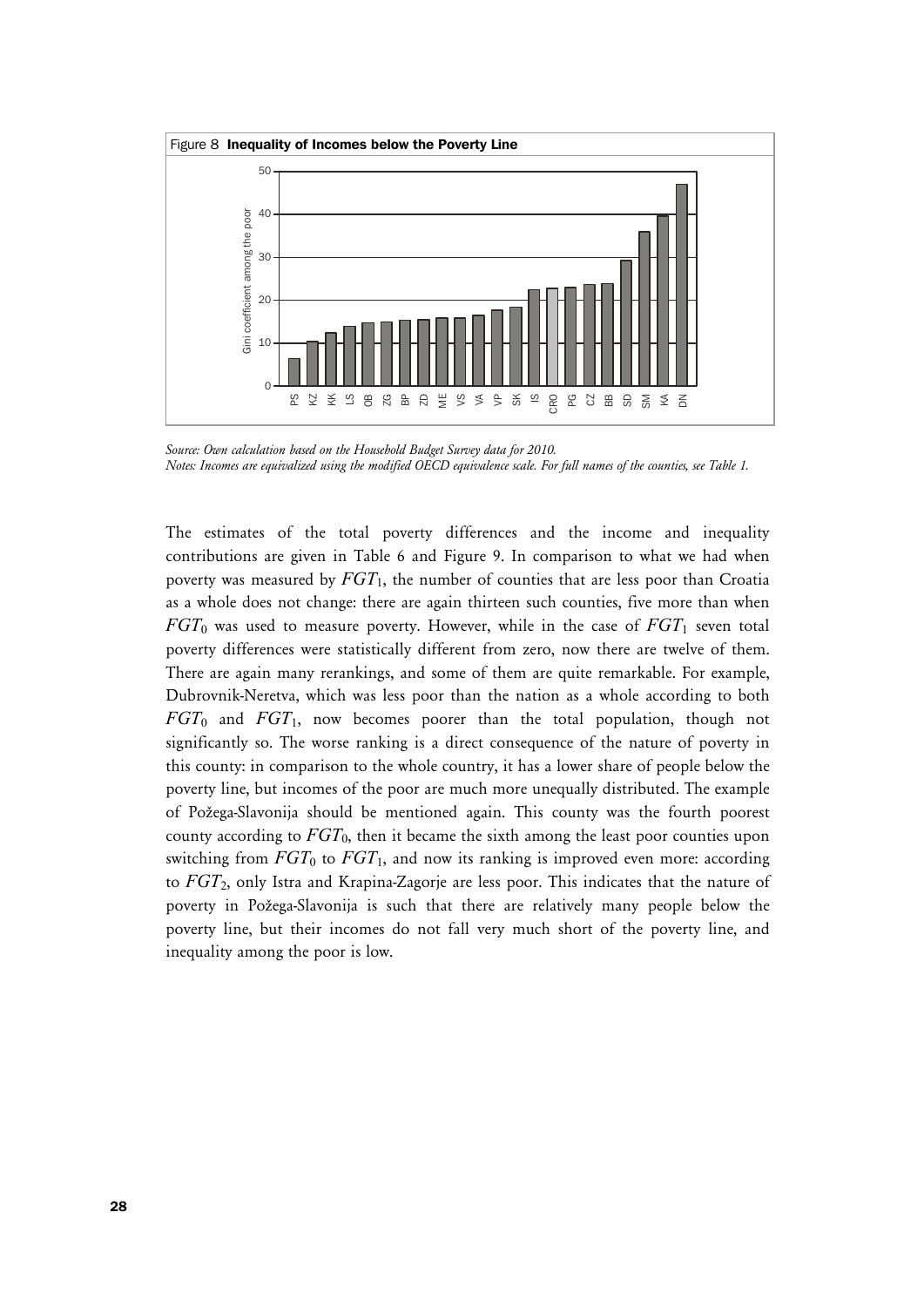| Table 6 Decomposition Results for the Squared Poverty Gap |                                                 |                                            |                                                         |
|-----------------------------------------------------------|-------------------------------------------------|--------------------------------------------|---------------------------------------------------------|
|                                                           | <b>Total poverty difference</b><br>$(\Delta P)$ | <b>Income contribution</b><br>$\mathcal G$ | <b>Inequality contribution</b><br>$\boldsymbol{\theta}$ |
| Istra (IS)                                                | $-2.7$                                          | $-0.7$                                     | $-2.0$                                                  |
| Krapina-Zagorje (KZ)                                      | $-2.7$                                          | 0.0                                        | $-2.7$                                                  |
| Požega-Slavonija (PS)                                     | $-2.5$                                          | 1.3                                        | $-3.9$                                                  |
| Međimurje (ME)                                            | $-2.0$                                          | 0.1                                        | $-2.0$                                                  |
| City of Zagreb (CZ)                                       | $-1.8$                                          | $-0.7$                                     | $-1.1$                                                  |
| Primorie-Gorski Kotar (PG)                                | $-1.7$                                          | $-0.4$                                     | $-1.3$                                                  |
| Zagreb (ZG)                                               | $-1.7$                                          | $-0.3$                                     | $-1.4$                                                  |
| Koprivnica-Križevci (KK)                                  | $-1.2$                                          | 0.3                                        | $-1.5$                                                  |
| Zadar (ZD)                                                | $-1.1$                                          | 0.4                                        | $-1.6$                                                  |
| Osijek-Baranja (OB)                                       | $-1.1$                                          | 0.3                                        | $-1.4$                                                  |
| Lika-Senj (LS)                                            | $-1.1$                                          | 0.7                                        | $-1.8$                                                  |
| Varaždin (VA)                                             | $-1.0$                                          | 0.7                                        | $-1.8$                                                  |
| Vukovar-Srijem (VS)                                       | $-0.1$                                          | $1.1$                                      | $-1.2$                                                  |
| Brod-Posavina (BP)                                        | 0.0                                             | 0.7                                        | $-0.7$                                                  |
| Šibenik-Knin (SK)                                         | 0.7                                             | 0.7                                        | $-0.1$                                                  |
| Dubrovnik-Neretva (DN)                                    | 0.8                                             | $-0.3$                                     | 1.1                                                     |
| Split-Dalmacija (SD)                                      | 0.8                                             | 0.2                                        | 0.6                                                     |
| Bielovar-Bilogora (BB)                                    | 1.2                                             | 0.9                                        | 0.3                                                     |
| Virovitica-Podravina (VP)                                 | 3.4                                             | 3.6                                        | $-0.3$                                                  |
| Sisak-Moslavina (SM)                                      | 9.8                                             | 2.6                                        | 7.2                                                     |
| Karlovac (KA)                                             | 15.2                                            | 4.3                                        | 10.9                                                    |

*Source: Own calculation based on the Household Budget Survey data for 2010.* 

*Notes: Decomposition is based on the Shapley value approach, using formulas (13) and (14), where the poverty measure* P is the squared poverty gap (FGT<sub>2</sub>). Incomes are equivalized using the modified OECD equivalence scale. Boldface figures *are statistically different from zero at the 5 percent level; statistical significance is assessed based on asymptotic standard errors.* 



*Source: Own calculation based on the Household Budget Survey data for 2010.* 

*Notes: Decomposition is based on the Shapley value approach, using formulas (13) and (14), where the poverty measure* P *is the squared poverty gap* (FGT2)*. Incomes are equivalized using the modified OECD equivalence scale. For full names of the counties, see Table 1.*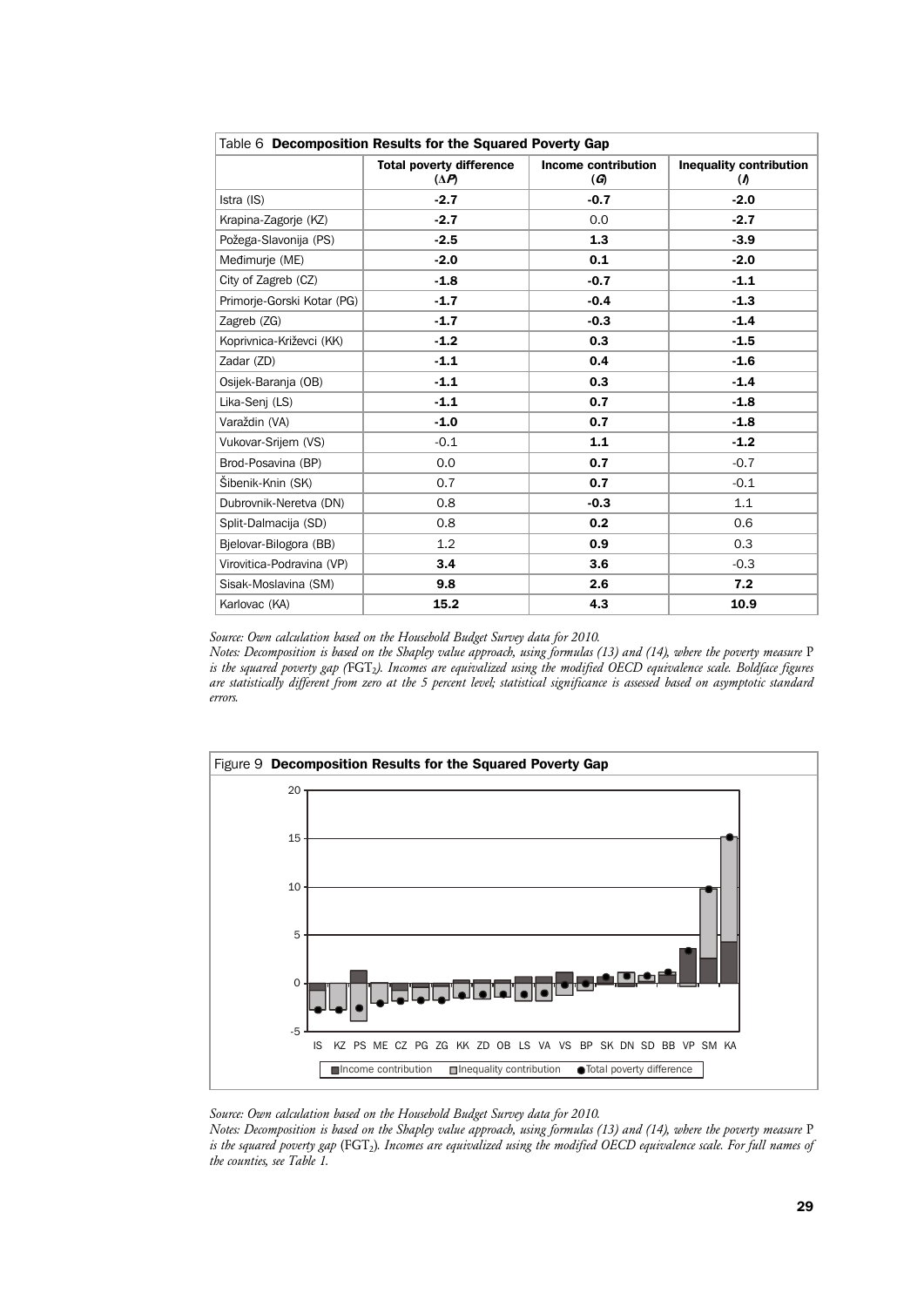

Source: Own calculation based on the Household Budget Survey data for 2010. *Notes: Incomes are equivalized using the modified OECD equivalence scale. For full names of the counties, see Table 1.* 

Turning to the estimates of the income and inequality contributions, the most notable result is that the inequality contribution gets even more dominant over the income contribution than it was the case with *FGT*1. While the inequality contribution was dominant for thirteen counties when poverty was measured by *FGT*1, here we have domination for fifteen counties. This unsurprising result stems from the already mentioned fact that in addition to inequality in the whole distribution,  $FGT_2$  is sensitive to inequality of incomes below the poverty line. Correlation between the income contributions for  $FGT_2$  and  $FGT_0$  (Figure 10, panel A) is just slightly weaker than between the income contributions for  $FGT_1$  and  $FGT_0$  (Figure 7, panel A): it falls from 0.97 to 0.93. However, if we compare the correlation between the inequality contributions for *FGT*<sub>2</sub> and *FGT*<sub>0</sub> (Figure 10, panel B) with the correlation between the inequality contributions for  $FGT_1$  and  $FGT_0$  (Figure 7, panel B), we observe a bigger decline: from 0.80 to 0.67. Thus, the switch from  $FGT_0$  to  $FGT_2$  induces strengthening of the inequality contribution, relative to the income contribution, more than the switch from  $FGT_0$  to  $FGT_1$ .

In sum, comparing the results obtained in the case where poverty is measured by  $FGT_0$ with the results obtained by the two alternative poverty measures from the FGT class, a shift in dominance from the income toward inequality contribution is clearly observed. The results do not come as a surprise, given that the three measures capture different aspects of poverty.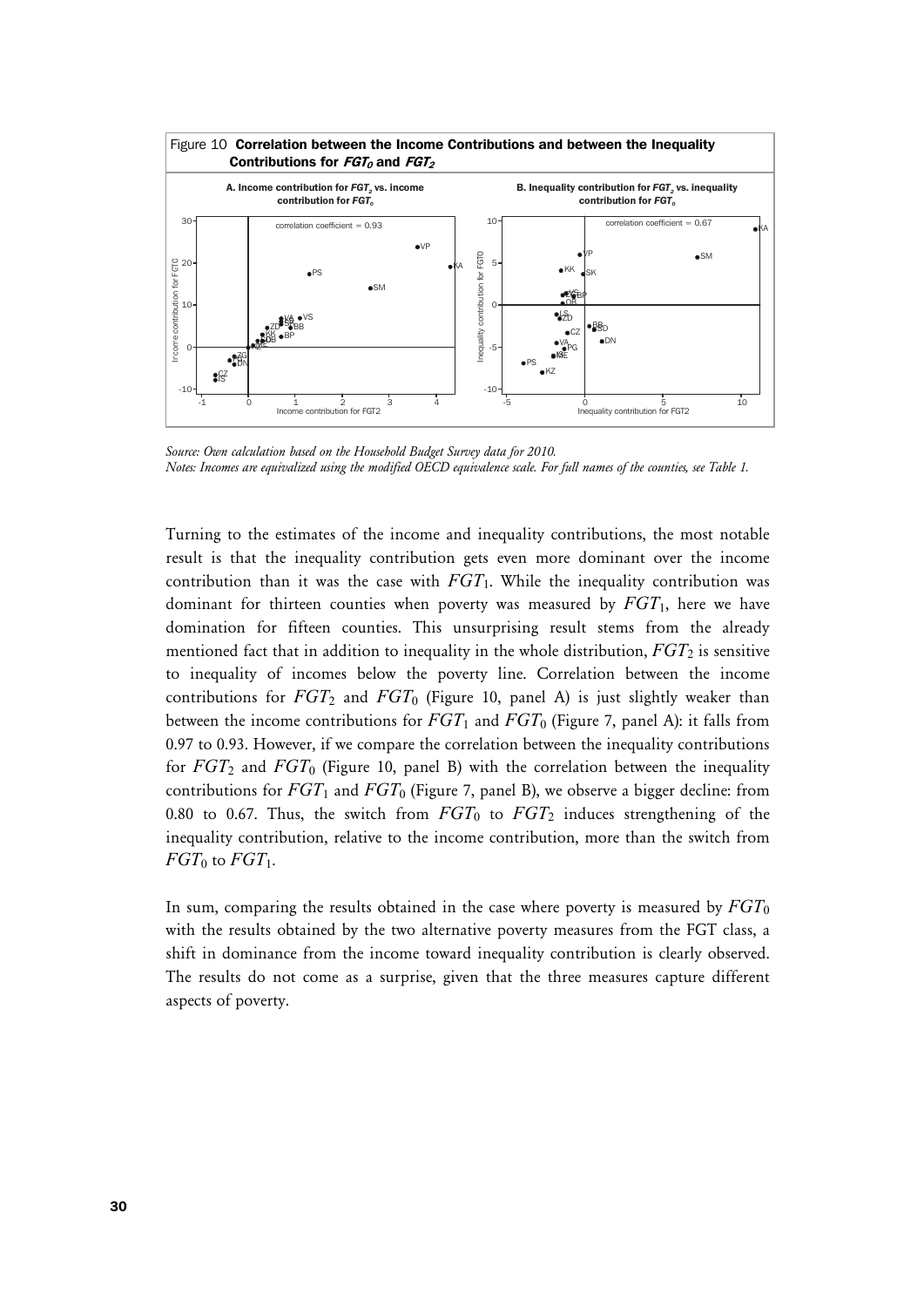# **Summary and Concluding Remarks**

The existing literature on empirical poverty analysis abounds with decompositions of intertemporal poverty differences into the "growth" and "redistribution" components. Although the conceptual framework that is commonly used in those decomposition exercises can be equally well applied to decompositions of spatial poverty differences, that is, between countries or regions within a country, there are surprisingly few studies on this topic. In this paper, we aimed at contributing to this literature by studying differences in relative poverty between Croatian counties in the year 2010, using the standard decomposition framework based on the Shapley value.

Utilizing three poverty measures, where each accounts for a different aspect of poverty, we showed that the way one measures poverty affects significantly the results of decompositions of spatial differences in poverty. For the most common poverty measure, the headcount ratio, the results show that regional differences in the average income are the principal determinant of regional headcount poverty differences. This, however, does not mean that the inequality component should be neglected: although the income contribution is dominant for most of the counties, the inequality component is also significant and in some cases even dominates the income contribution. The results change substantially when we switch from the headcount ratio to the other two measures, namely the poverty gap and the squared poverty gap. First, there are many poverty rerankings of counties relative to each other, and some of them change their rank quite remarkably, suggesting that the nature of poverty varies across counties. Most importantly, unlike in the case of the headcount ratio, the inequality contributions become dominant over the income contribution, especially when the squared poverty gap is used to measure poverty. Thus, the results are not robust to the choice of poverty measure due to, as we already said, the varying nature of poverty across counties.

This non-robustness of the results is the most important message in terms of policy recommendations that could be drawn from the decomposition exercise performed in this paper. Before poverty-reduction measures are devised, policy-makers should make clear what exactly their objective is. Do they aim at lowering the proportion of population below the poverty line (reducing the headcount ratio)? Or do they rather wish to bring the poor closer to the poverty line (reducing the poverty gap or the squared poverty gap, depending on how much weight is given to those at the bottom of distribution)? Once the objective is known, results such as those obtained in this paper could be used to see how much of the disparity between a region's and national poverty levels is due to the difference in average incomes and how much due to the difference in inequality. As can be seen from our results, the contributions of the average income and inequality depend to a large extent on the poverty measure used.

Regarding further research, two avenues are especially worth exploring. First, this paper's analysis is just an accounting exercise: we estimate the income and inequality contributions of regional poverty differences without going into deeper analyses aimed at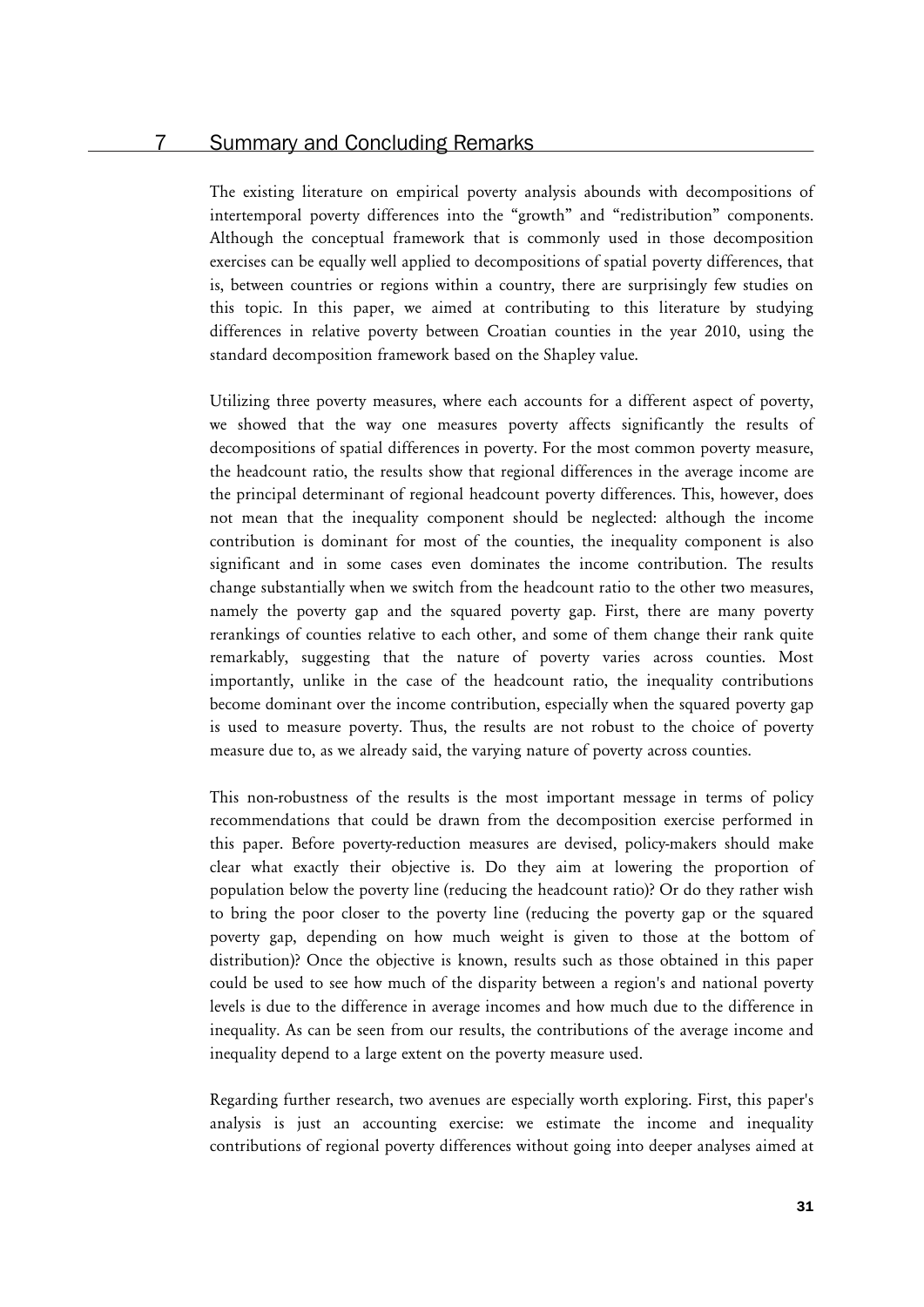understanding the economic and broader social forces underlying the results we obtain. More detailed analyses are needed if one wants to better grasp the pattern of regional poverty differences and the underlying mechanisms, especially so if the results are meant to be a guide for policy making. For example, it would be worth exploring sources of variations in the average income and income inequality across counties. Such analyses may help to reveal potential levers that poverty-reduction programs could rely on. Second, the poverty measures we use are scale-invariant, meaning that their values do not change when all incomes and the poverty line are multiplied by the same positive number. Alternatively, one may choose translation-invariant measures, whose values do not change when the same number is added to all incomes and the poverty line. By choosing scale-invariant poverty measures, we have also implicitly adopted the relative approach to inequality, according to which inequality does not change if all incomes are multiplied by the same number (i.e., if the ratios of incomes do not change). However, no less legitimate is the absolute approach to inequality, according to which inequality does not change if the same number is added to all incomes (i.e., if the absolute differences between incomes remain unchanged). Bresson and Labar (2007) show that the two approaches give different results which, in turn, lead to different recommendations when it comes to policy making.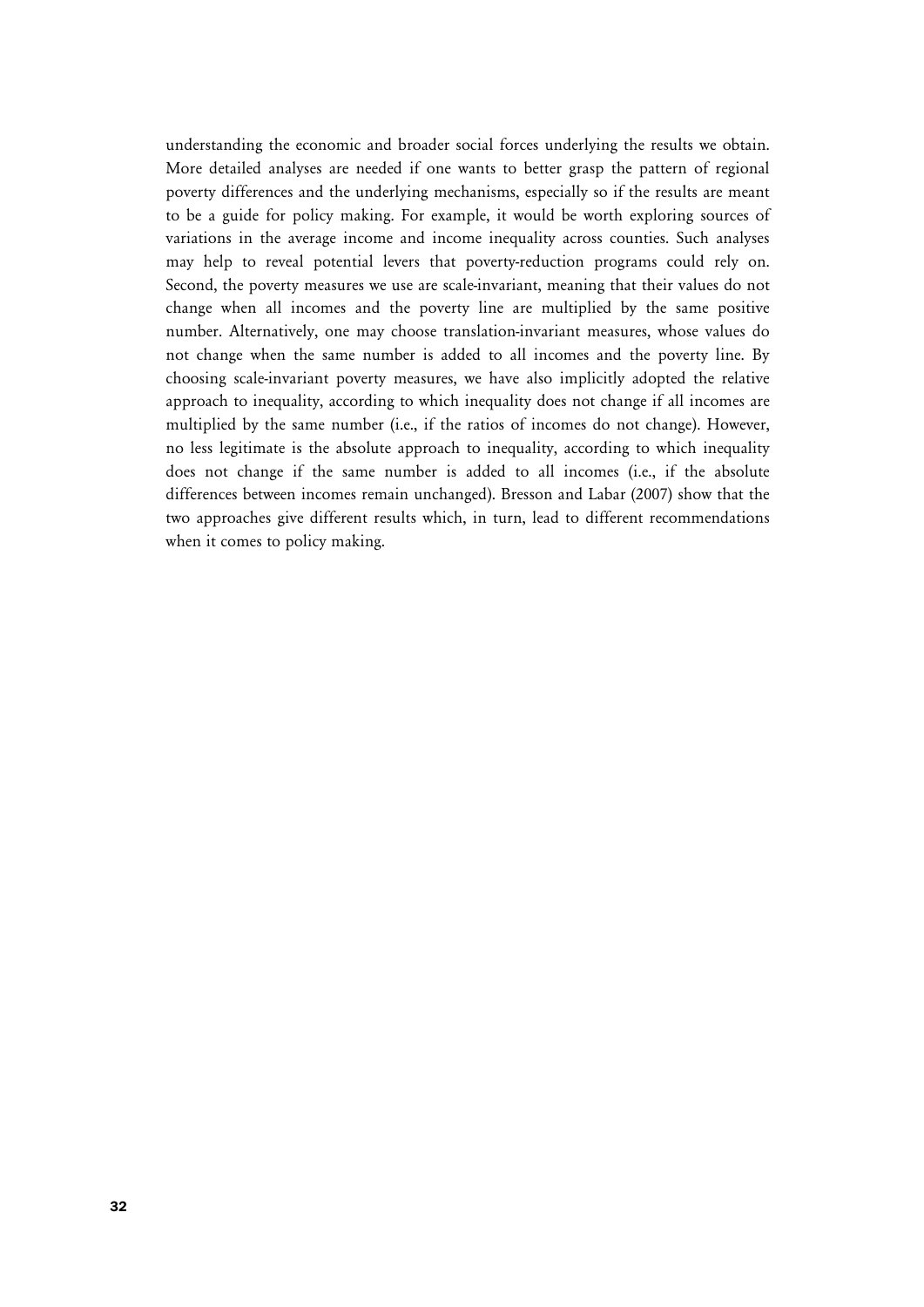# **References**

Atkinson, Anthony B. and Eric Marlier, 2010, *Income and Living Conditions in Europe*, Luxembourg: Eurostat.

Baye, Francis M., 2006, "Growth, Redistribution and Poverty Changes in Cameroon: A Shapley Decomposition Analysis", *Journal of African Economies*, 15(4), pp. 543-570.

Bresson, Florent, 2008a, "The Estimation of the Growth and Redistribution Components of Changes in Poverty: A Reassessment", *Economics Bulletin*, 9(14), pp. 1-7.

Bresson, Florent, 2008b, "Erratum to 'The Estimation of the Growth and Redistribution Components of Changes in Poverty: A Reassessment'", *Economics Bulletin*, 9(17), pp. 1-2.

Bresson, Florent and Kelly Labar, 2007, "'Leftist', 'Rightist' and Intermediate Decompositions of Poverty Variations with an Application to China from 1990 to 2003", CERDI Working Paper, No. 27, Clermont-Ferrand: Universite d'Auvergne.

CBS (Croatian Bureau of Statistics), 2012, *Results of Household Budget Survey 2010*, Zagreb: Croatian Bureau of Statistics.

Datt, Gaurav and Martin Ravallion, 1992, "Growth and Redistribution Components of Changes in Poverty Measures: A Decomposition with Applications to Brazil and India in the 1980s", *Journal of Development Economics*, 38(2), pp. 275-296.

Deutsch, Joseph and Jacques Silber, 2011, "On Various Ways of Measuring Pro-poor Growth", Economics Discussion Paper, No. 2011-13, Kiel: Kiel Institute for the World Economy.

Dhondge, Shatakshee, 2005, "Decomposing Spatial Difference in Poverty in India" in Ravi Kanbur, Anthony J. Venables and Guanghua Wan, eds., *Spatial Disparities in Human Development: Perspectives from Asia*, pp. 273-289, Tokyo: United Nations Poverty Press.

Foster, James, Joel Greer and Erik Thorbecke, 1984, "A Class of Decomposable Poverty Measures", *Econometrica*, 52(3), pp. 761-765.

Hagenaars, Aldi J. M., Klaas de Vos and Asghar Zaidi, 1994, *Poverty Statistics in the Late 1980s: Research Based on Micro-data*, Luxembourg: Office for Official Publications of the European Union.

Jain, L. R. and Suresh D. Tendulkar, 1990, "Role of Growth and Distribution in the Observed Change of Headcount Ratio Measure of Poverty: A Decomposition Exercise for India", *Indian Economic Review*, 25(2), pp. 165-205.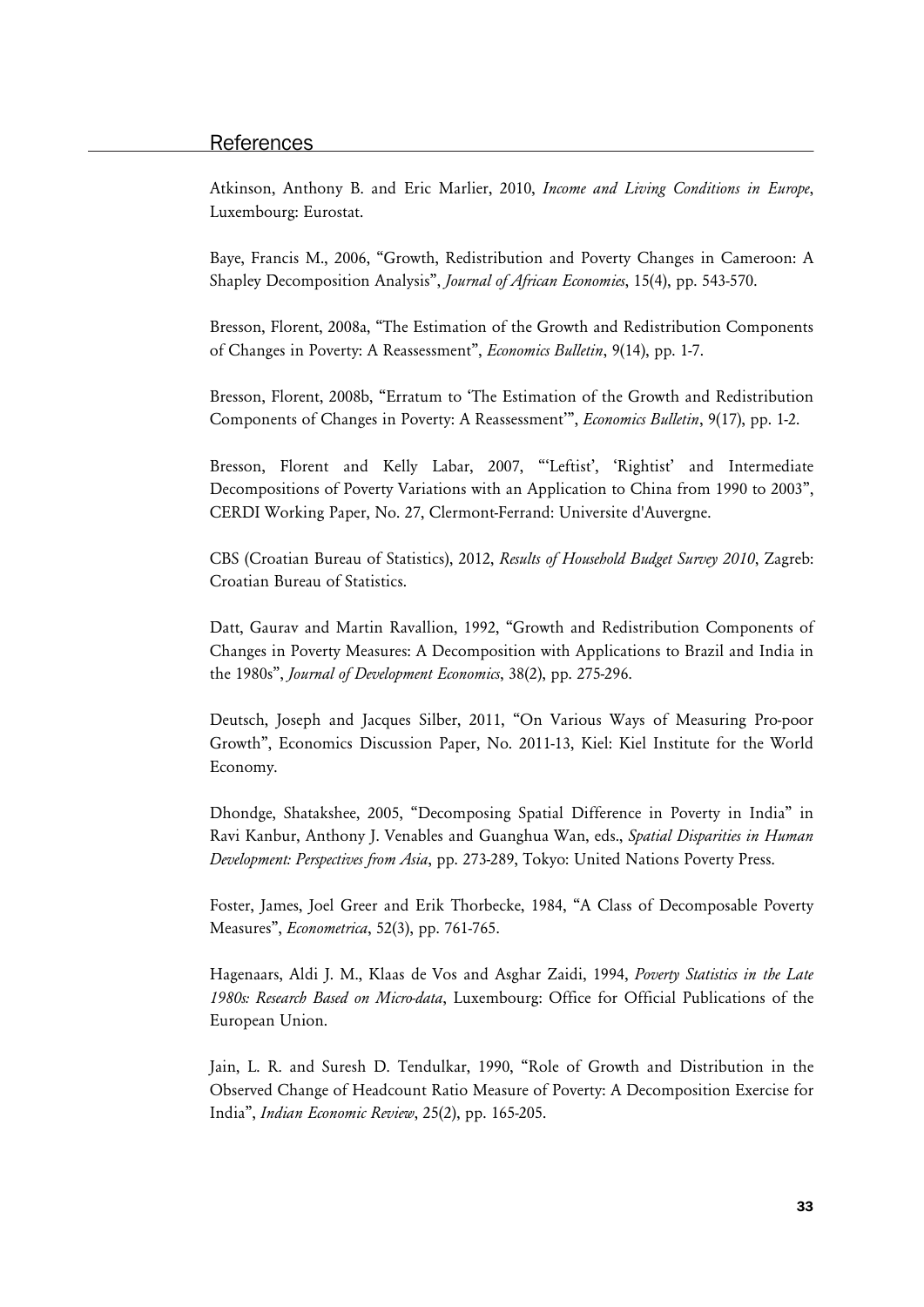Kakwani, Nanak, 2000, "On Measuring Growth and Inequality Components of Poverty with Application to Thailand", *Journal of Quantitative Economics*, 16(1), pp. 67-79.

Kakwani, Nanak and Kalanidhi Subbarao, 1990, "Rural Poverty and Its Alleviation in India", *Economic and Political Weekly*, 0(25), pp. A2-A16.

Kolenikov, Stanislav and Anthony Shorrocks, 2000, "Poverty Trends in Russia During the Transition", unpublished manuscript, http://www.cepr.org/meets/wkcn/7/745/papers /shorrocks.pdf (accessed October 25, 2011).

Kolenikov, Stanislav and Anthony Shorrocks, 2005, "A Decomposition Analysis of Regional Poverty in Russia", *Review of Development Economics*, 9(1), pp. 25-46.

Milanović, Branko, 1997, "A Simple Way to Calculate the Gini coefficient, and Some Implications", *Economic Letters*, 56(1), pp. 45-49.

Müller, Adrian, 2008, "Clarifying Poverty Decomposition", *Proceedings of the German Development Economics Conference, Zurich 2008*, No. 30, Zurich: German Economic Association, Research Committee on Development Economics, http://hdl.handle.net/ 10419/39900 (accessed September 15, 2012).

Ravallion, Martin, 1994, *Poverty Comparisons*, Chur: Harwood Academic Publishers.

Rawls, John, 1971, *A Theory of Justice*, revised edition, Cambridge, MA: Harvard University Press, 1999.

Shapley, Lloyd, 1953, "A Value for N-person Games" in Harold W. Kuhn and Albert W. Tucker, eds., *Contributions to the Theory of Games, Vol. 2*, pp. 307-319, Princeton: Princeton University Press.

Shorrocks, Anthony, 2011, "Decomposition Procedures for Distributional Analysis: a Unified Framework Based on the Shapley Value", *Journal of Economic Inequality*, http://www.springerlink.com/content/a65m427547227w25/fulltext.pdf (accessed June 8, 2012).

*The New Palgrave Dictionary of Economics,* 2008, second edition, Steven N. Durlauf and Lawrence E. Blume, eds., s.v. "Shapley Value" (by Sergiu Hart), Basingstoke: Palgrave Macmillan.

Verme, Paolo, 2006, "Pro-poor Growth During Exceptional Growth: Evidence from a Transition Economy", *The European Journal of Comparative Economics*, 3(1), pp. 3-14.

Zhang, Yin and Guanghua Wan, 2006, "The Impact of Growth and Inequality on Rural Poverty in China", *Journal of Comparative Economics*, 34(4), pp. 694-712.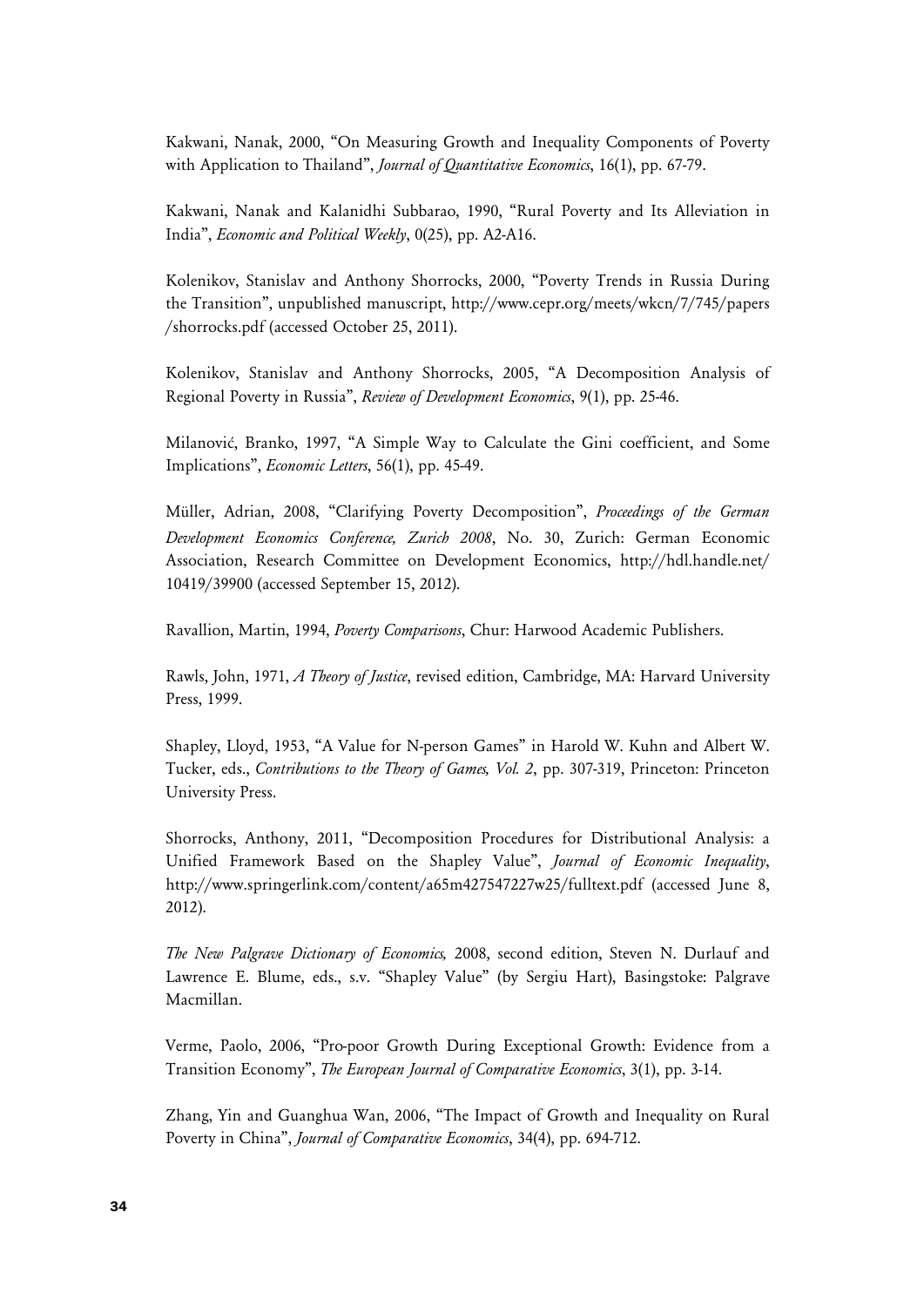Popis objavljenih Radnih materijala EIZ-a / Previous issues in this series

#### **2012**

- EIZ-WP-1205 Hrvoje Mirošević: Analiza razvojnih dokumenata Republike Hrvatske
- EIZ-WP-1204 Iva Tomić: The Efficiency of the Matching Process: Exploring the Impact of Regional Employment Offices in Croatia
- EIZ-WP-1203 Jelena Budak, Ivan-Damir Anić and Edo Raih: Public Attitudes towards Surveillance and Privacy in Western Balkans: The Case of Serbia
- EIZ-WP-1202 Valerija Botrić: Intra-industry Trade between the European Union and Western Balkans: A Close-up
- EIZ-WP-1201 Jelena Budak and Edo Rajh: Corruption Survey in Croatia: Survey Confidentiality and Trust in Institutions

### **2011**

- EIZ-WP-1104 Jelena Budak and Edo Rajh: *Corruption as an Obstacle for Doing Business in the* Western Balkans: A Business Sector Perspective
- EIZ-WP-1103 Alfio Cerami and Paul Stubbs: Post-communist Welfare Capitalisms: Bringing Institutions and Political Agency Back In
- EIZ-WP-1102 Marina Tkalec: The Dynamics of Deposit Euroization in European Post-transition Countries: Evidence from Threshold VAR
- EIZ-WP-1101 Jelena Budak, Ivan-Damir Anić and Edo Rajh: Public Attitudes Towards Surveillance and Privacy in Croatia

#### **2010**

- EIZ-WP-1003 Marin Božić: Pricing Options on Commodity Futures: The Role of Weather and **Storage**
- EIZ-WP-1002 Dubravka Jurlina Alibegović and Sunčana Slijepčević: Performance Measurement at the Sub-national Government Level in Croatia
- EIZ-WP-1001 Petra Posedel and Maruška Vizek: The Nonlinear House Price Adjustment Process in Developed and Transition Countries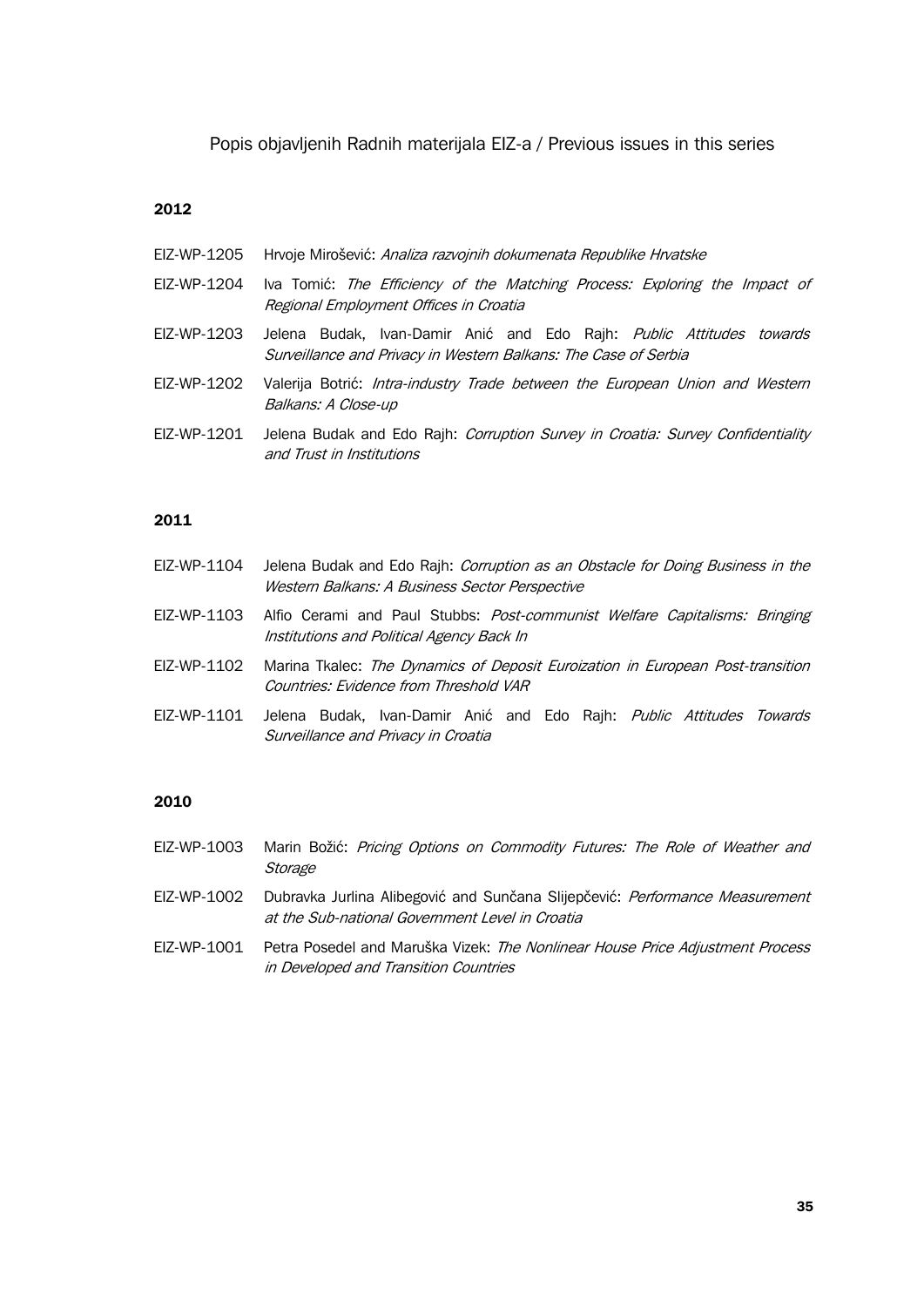### **2009**

- EIZ-WP-0902 Marin Božić and Brian W. Gould: Has Price Responsiveness of U.S. Milk Supply Decreased?
- EIZ-WP-0901 Sandra Švaljek, Maruška Vizek and Andrea Mervar: Ciklički prilagođeni proračunski saldo: primjer Hrvatske

### **2008**

- EIZ-WP-0802 Janez Prašnikar, Tanja Rajkovič and Maja Vehovec: Competencies Driving Innovative Performance of Slovenian and Croatian Manufacturing Firms
- EIZ-WP-0801 Tanja Broz: The Introduction of the Euro in Central and Eastern European Countries – Is It Economically Justifiable?

# **2007**

| EIZ-WP-0705 | Arjan Lejour, Andrea Mervar and Gerard Verweij: The Economic Effects of Croatia's<br>Accession to the EU                               |
|-------------|----------------------------------------------------------------------------------------------------------------------------------------|
| EIZ-WP-0704 | Danijel Nestić: <i>Differing Characteristics or Differing Rewards: What is Behind the</i><br>Gender Wage Gap in Croatia?               |
| EIZ-WP-0703 | Maruška Vizek and Tanja Broz: Modelling Inflation in Croatia                                                                           |
| EIZ-WP-0702 | Sonja Radas and Mario Teisl: An Open Mind Wants More: Opinion Strength and<br>the Desire for Genetically Modified Food Labeling Policy |
| EIZ-WP-0701 | Andrea Mervar and James E. Payne: An Analysis of Foreign Tourism Demand for<br>Croatian Destinations: Long-Run Elasticity Estimates    |